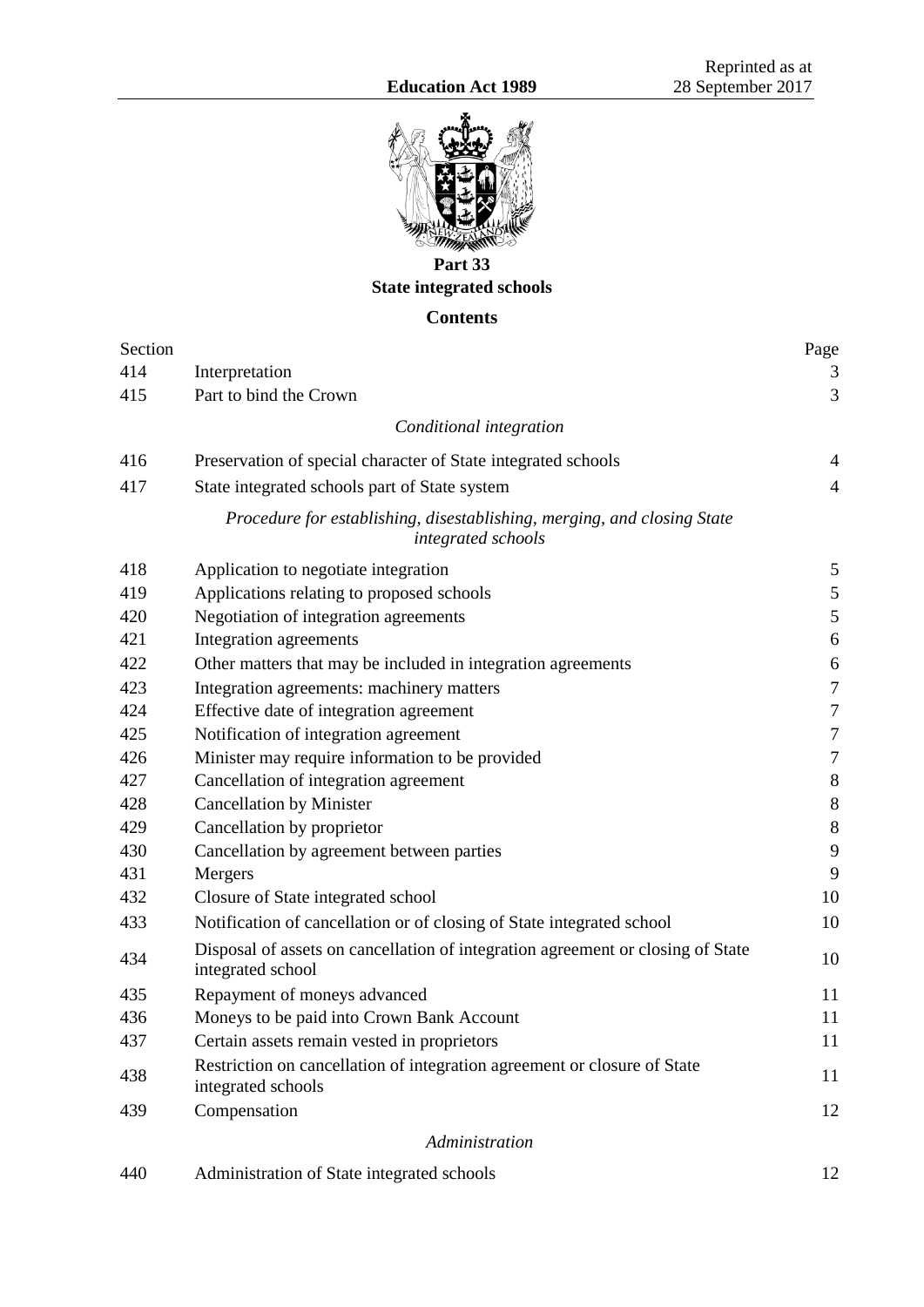# *Enrolment, conditions of attendance, and instruction of students at State integrated schools*

| Free education                                                                                               | 12                                                                                                                                                                                                                                                                                                         |
|--------------------------------------------------------------------------------------------------------------|------------------------------------------------------------------------------------------------------------------------------------------------------------------------------------------------------------------------------------------------------------------------------------------------------------|
| Preference of enrolment                                                                                      | 12                                                                                                                                                                                                                                                                                                         |
| Participation in general school programmes                                                                   | 13                                                                                                                                                                                                                                                                                                         |
| Instruction of students                                                                                      | 13                                                                                                                                                                                                                                                                                                         |
| Religious observances and religious instruction                                                              | 13                                                                                                                                                                                                                                                                                                         |
| School transport assistance                                                                                  | 13                                                                                                                                                                                                                                                                                                         |
| Attendance dues                                                                                              | 13                                                                                                                                                                                                                                                                                                         |
| Withdrawal and reinstatement of right to charge attendance dues                                              | 14                                                                                                                                                                                                                                                                                                         |
| Consequences of failure to pay attendance dues                                                               | 14                                                                                                                                                                                                                                                                                                         |
| Accounts for attendance dues                                                                                 | 15                                                                                                                                                                                                                                                                                                         |
| Financial contributions                                                                                      | 15                                                                                                                                                                                                                                                                                                         |
| Restrictions on fund-raising                                                                                 | 15                                                                                                                                                                                                                                                                                                         |
| Accounts of money raised under section 451                                                                   | 16                                                                                                                                                                                                                                                                                                         |
| Use of school office                                                                                         | 16                                                                                                                                                                                                                                                                                                         |
| Proprietors of State integrated schools                                                                      |                                                                                                                                                                                                                                                                                                            |
|                                                                                                              | 16                                                                                                                                                                                                                                                                                                         |
|                                                                                                              | 17                                                                                                                                                                                                                                                                                                         |
| Consequences of failure to arrange insurance                                                                 | 18                                                                                                                                                                                                                                                                                                         |
|                                                                                                              | 18                                                                                                                                                                                                                                                                                                         |
| Leases of land                                                                                               | 18                                                                                                                                                                                                                                                                                                         |
|                                                                                                              | 18                                                                                                                                                                                                                                                                                                         |
| Proprietors unable to meet obligations                                                                       | 18                                                                                                                                                                                                                                                                                                         |
| Appointment and employment of teachers                                                                       |                                                                                                                                                                                                                                                                                                            |
|                                                                                                              | 19                                                                                                                                                                                                                                                                                                         |
| Religious instruction: appointments to special positions relating to character of<br>State integrated school | 19                                                                                                                                                                                                                                                                                                         |
|                                                                                                              | 20                                                                                                                                                                                                                                                                                                         |
| Restrictions on requirement for teacher to take part in religious instruction                                | 20                                                                                                                                                                                                                                                                                                         |
| Other special positions                                                                                      | 20                                                                                                                                                                                                                                                                                                         |
| Selection for appointment                                                                                    | 21                                                                                                                                                                                                                                                                                                         |
| Requirements in respect of appointments                                                                      | 21                                                                                                                                                                                                                                                                                                         |
| Employment for special purposes                                                                              | 21                                                                                                                                                                                                                                                                                                         |
| Appointment of teachers on integration                                                                       | 21                                                                                                                                                                                                                                                                                                         |
| Other employees                                                                                              | 22                                                                                                                                                                                                                                                                                                         |
| No compensation for determination of employment                                                              | 22                                                                                                                                                                                                                                                                                                         |
| General provisions                                                                                           |                                                                                                                                                                                                                                                                                                            |
| Grants to private schools before integration                                                                 | 23                                                                                                                                                                                                                                                                                                         |
| Relationship between this Part and other Parts and other enactments                                          | 23                                                                                                                                                                                                                                                                                                         |
| Regulations relating to State integrated schools                                                             | 23                                                                                                                                                                                                                                                                                                         |
|                                                                                                              | Powers and responsibilities of proprietors<br>Decision-making criteria for proprietors<br>Proprietors not to question curriculum or teaching methods<br>Assistance to proprietors<br>Requirements in respect of appointments of teachers<br>Effect of religious instruction requirements in advertisements |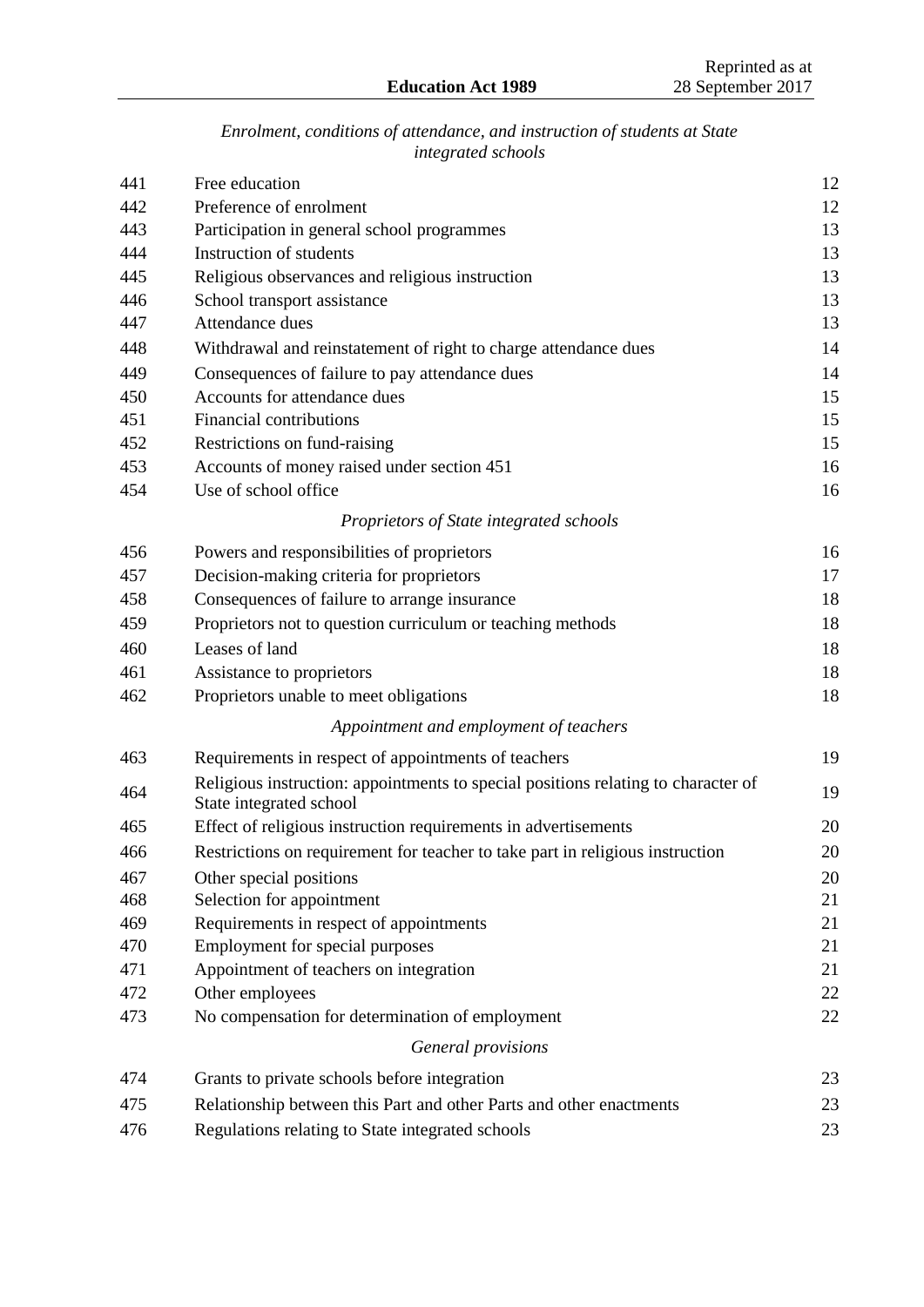# **Part 33 State integrated schools**

Part 33: inserted, on 19 May 2017, b[y section 155 o](http://prd-lgnz-nlb.prd.pco.net.nz/pdflink.aspx?id=DLM6928926)f the Education (Update) Amendment Act 2017 (2017 No 20).

#### **414 Interpretation**

(1) In this Part, unless the context otherwise requires,—

**board**, in relation to a State integrated school, means its board of trustees established under Part 9

**education with a special character** means education within the framework of a particular or general religious or philosophical belief, and associated with observances or traditions appropriate to that belief

**effective date**, in relation to an integration agreement, means the date on which the integration of the school takes place

**integration** has the same meaning as in section 2(1)

**integration agreement** means an agreement entered into under section 421

**land** has the same meaning as in the [Land Transfer Act 1952](http://prd-lgnz-nlb.prd.pco.net.nz/pdflink.aspx?id=DLM269031) 

**proprietor** means the body corporate that—

- (a) has the primary responsibility for determining the special character of a school registered under section 35A and for supervising the maintenance of that special character; and
- (b) owns, holds in trust, or leases the land and buildings that constitute the premises of the private school or a State integrated school

**State integrated school** has the same meaning as in section 2(1).

- (2) Unless the context otherwise requires,—
	- (a) every reference in this Part to a State school is to be treated as excluding a State integrated school:
	- (b) every reference in the other Parts of this Act and in any other enactment or document to—
		- (i) a State primary school is to be treated as including a State integrated school that is a primary school:
		- (ii) a State secondary school is to be treated as including a State integrated school that is a secondary school:
		- (iii) a State school is to be treated as including a reference to a State integrated school.

Compare: 1975 No 129 [s 2](http://prd-lgnz-nlb.prd.pco.net.nz/pdflink.aspx?id=DLM437352)

Section 414: inserted, on 19 May 2017, by [section 155 o](http://prd-lgnz-nlb.prd.pco.net.nz/pdflink.aspx?id=DLM6928926)f the Education (Update) Amendment Act 2017 (2017 No 20).

#### **415 Part to bind the Crown**

This Part binds the Crown.

Compare: 1975 No 129 [s 2A](http://prd-lgnz-nlb.prd.pco.net.nz/pdflink.aspx?id=DLM437377)

Section 415: inserted, on 19 May 2017, by [section 155 o](http://prd-lgnz-nlb.prd.pco.net.nz/pdflink.aspx?id=DLM6928926)f the Education (Update) Amendment Act 2017 (2017 No 20).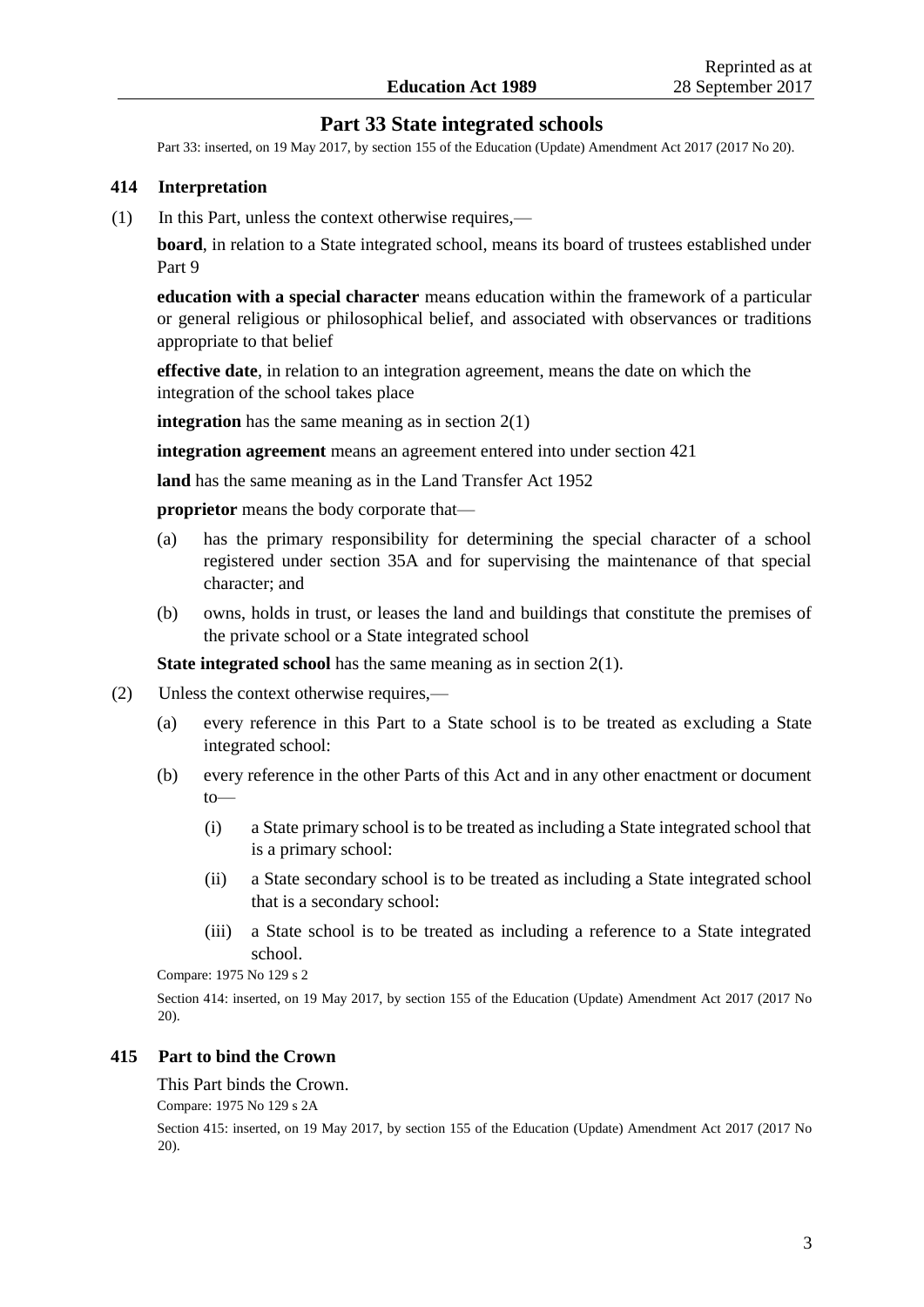# *Conditional integration*

Heading: inserted, on 19 May 2017, b[y section 155](http://prd-lgnz-nlb.prd.pco.net.nz/pdflink.aspx?id=DLM6928926) of the Education (Update) Amendment Act 2017 (2017 No 20).

### **416 Preservation of special character of State integrated schools**

- (1) A State integrated school must on integration continue to have the right to reflect, through its teaching and conduct, the education with a special character provided by it.
- (2) Integration must not jeopardise the special character of a State integrated school.
- (3) The proprietor of a State integrated school must, subject to the provisions of the integration agreement,—
	- (a) continue to have the responsibility to supervise the maintenance and preservation of the education with a special character provided by the school:
	- (b) continue to have the right to determine what is necessary to preserve and safeguard the special character of the education provided by the school and described in the integration agreement.
- (4) If, in the opinion of a proprietor, the special character of the school as defined and described in the integration agreement has been or is likely to be jeopardised, or the education with a special character provided by the school as defined and described in the integration agreement is no longer preserved and safeguarded, the proprietor may invoke the powers conferred on the proprietor by this Part.

Compare: 1975 No 129 [s 3](http://prd-lgnz-nlb.prd.pco.net.nz/pdflink.aspx?id=DLM437380)

Section 416: inserted, on 19 May 2017, by [section 155 o](http://prd-lgnz-nlb.prd.pco.net.nz/pdflink.aspx?id=DLM6928926)f the Education (Update) Amendment Act 2017 (2017 No 20).

#### **417 State integrated schools part of State system**

- (1) Subject to subsection  $(2)$ ,—
	- (a) on integration, a State integrated school becomes part of the State system of education in New Zealand; and
	- (b) a State integrated school is subject to all the provisions of this Act and of all regulations made under this Act; and
	- (c) a State integrated school is subject to all the provisions of the [State Sector Act 1988](http://prd-lgnz-nlb.prd.pco.net.nz/pdflink.aspx?id=DLM129109) as if service in the employment of the board of the school were education service within the meaning of that Act.
- (2) In their application to State integrated schools, the enactments applied to State integrated schools by subsection (1) are subject to sections 416 and 475, and to the other provisions of this Part that relate to State integrated schools.

Compare: 1975 No 129 [s 4](http://prd-lgnz-nlb.prd.pco.net.nz/pdflink.aspx?id=DLM437382)

Section 417: inserted, on 19 May 2017, by [section 155 o](http://prd-lgnz-nlb.prd.pco.net.nz/pdflink.aspx?id=DLM6928926)f the Education (Update) Amendment Act 2017 (2017 No 20).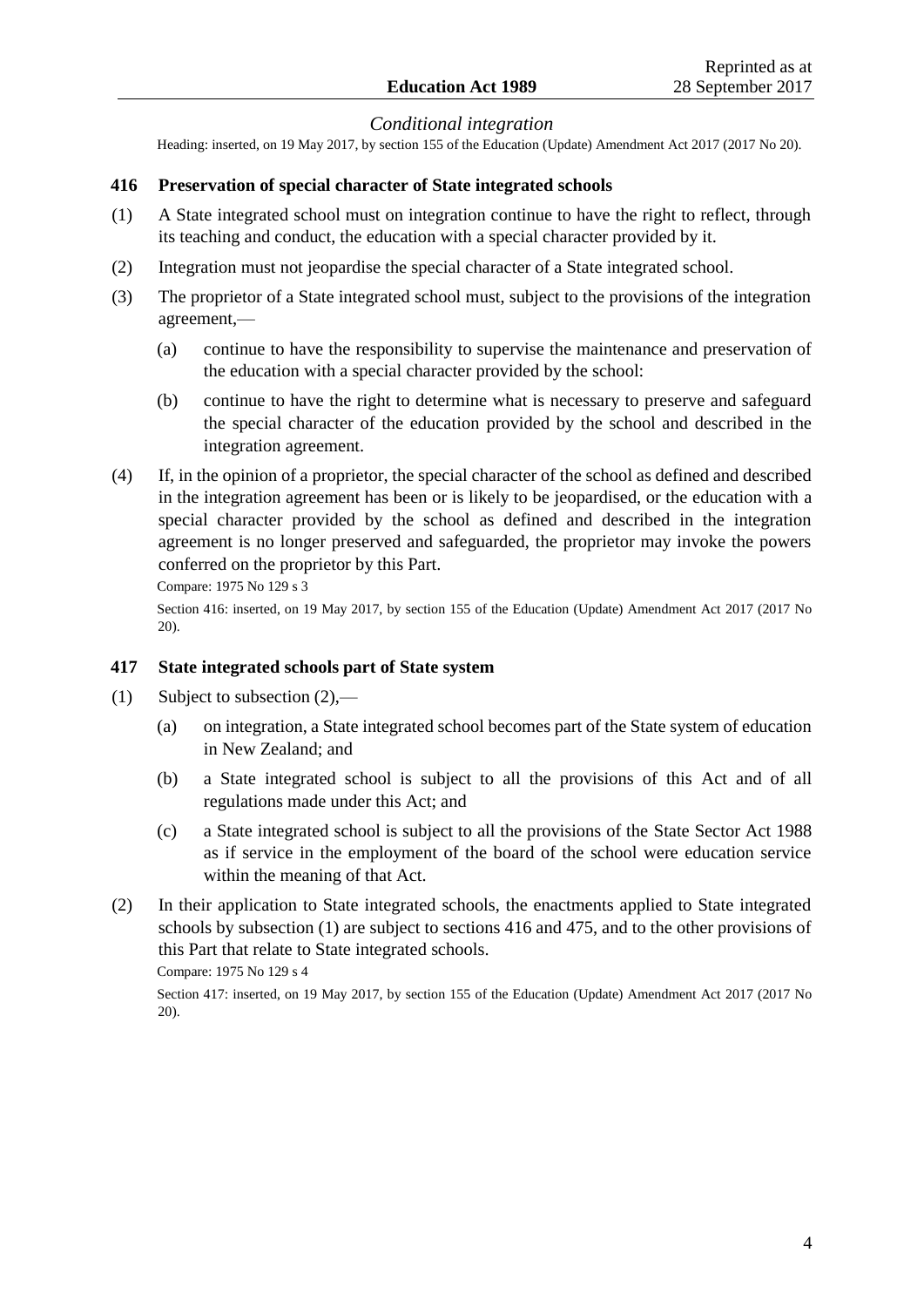*Procedure for establishing, disestablishing, merging, and closing State integrated schools* Heading: inserted, on 19 May 2017, b[y section 155](http://prd-lgnz-nlb.prd.pco.net.nz/pdflink.aspx?id=DLM6928926) of the Education (Update) Amendment Act 2017 (2017 No 20).

# **418 Application to negotiate integration**

- (1) The proprietor of a school that is registered under section 35A, and any person who proposes to establish a school with the intention that it become a State integrated school, may apply to the Minister to enter into negotiations for integration under this Part.
- (2) If the Minister accepts an application to negotiate, the applicant and the Minister may enter into negotiations for an integration agreement under section 421.
- (3) If the Minister declines the application, the applicant may make a fresh application at any time.
- (4) Without limiting the factors that the Minister may consider, the Minister must, in considering an application, consider the nature, character, and capacity of the existing network of schools.
- (5) The Minister may, in the Minister's absolute discretion,—
	- (a) accept applications to enter into negotiations for integration under this Part; and
	- (b) after giving any public notice that the Minister considers appropriate, decide not to consider applications from particular areas.
	- Compare: 1975 No 129 [s 5](http://prd-lgnz-nlb.prd.pco.net.nz/pdflink.aspx?id=DLM437385)

Section 418: inserted, on 19 May 2017, by [section 155 o](http://prd-lgnz-nlb.prd.pco.net.nz/pdflink.aspx?id=DLM6928926)f the Education (Update) Amendment Act 2017 (2017 No 20).

# **419 Applications relating to proposed schools**

If a person who proposes to establish a school with the intention that it become a State integrated school makes an application under section 418, this Part applies to the application and to any subsequent negotiations and agreements prior to integration as if—

- (a) the applicant were a proprietor; and
- (b) the school were a school registered under section 35A.

Compare: 1975 No 129 [s 6](http://prd-lgnz-nlb.prd.pco.net.nz/pdflink.aspx?id=DLM437387)

Section 419: inserted, on 19 May 2017, by [section 155 o](http://prd-lgnz-nlb.prd.pco.net.nz/pdflink.aspx?id=DLM6928926)f the Education (Update) Amendment Act 2017 (2017 No 20).

#### **420 Negotiation of integration agreements**

- (1) The Minister and an applicant may commence negotiations for an integration agreement under section 421 at any time after the Minister has accepted an application under section 418.
- (2) During the course of negotiations, the Minister may consult any interested persons or groups that the Minister considers appropriate.

Compare: 1975 No 129 [s 6A](http://prd-lgnz-nlb.prd.pco.net.nz/pdflink.aspx?id=DLM437389)

Section 420: inserted, on 19 May 2017, by [section 155 o](http://prd-lgnz-nlb.prd.pco.net.nz/pdflink.aspx?id=DLM6928926)f the Education (Update) Amendment Act 2017 (2017 No 20).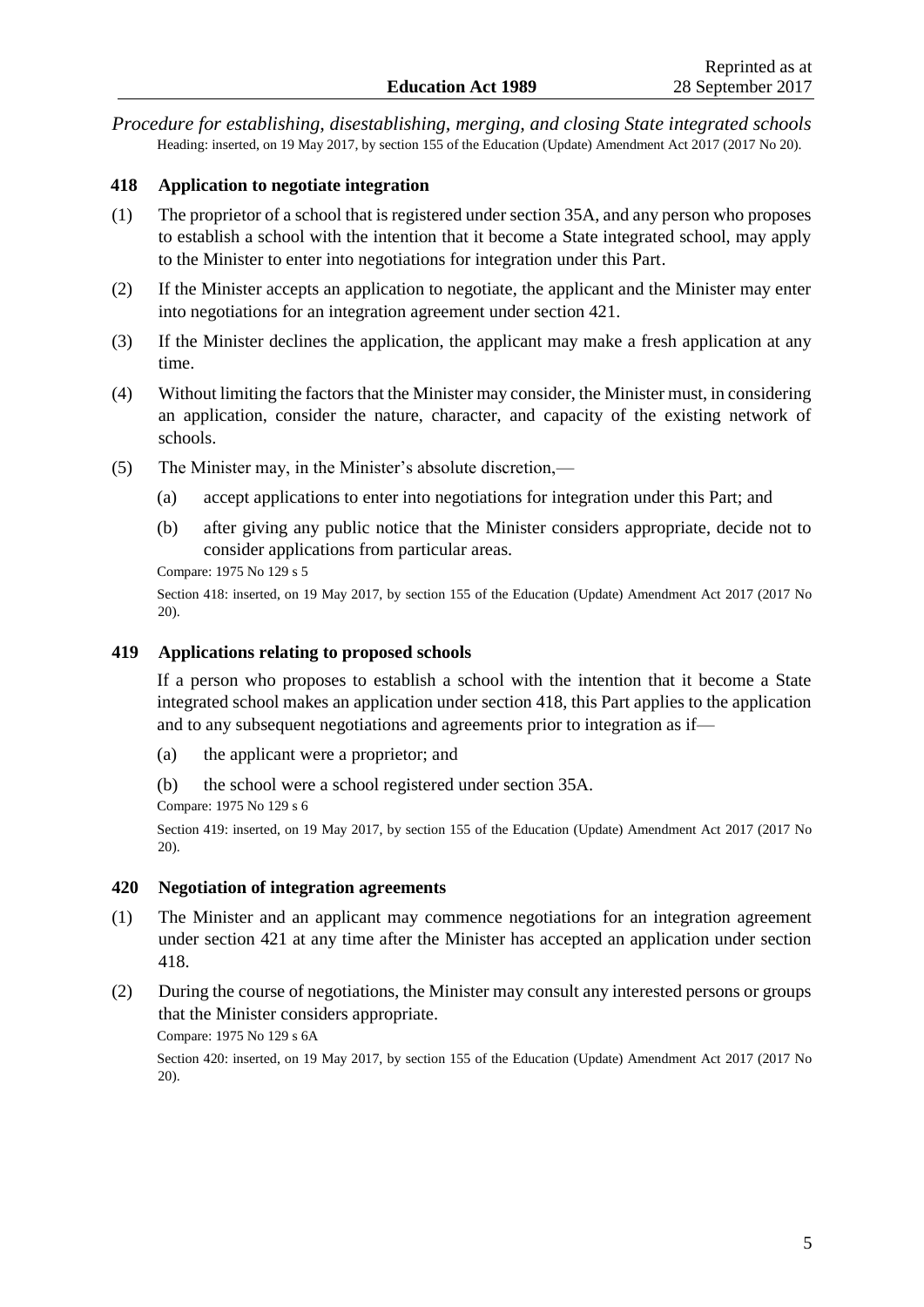### **421 Integration agreements**

- (1) The Minister (and only the Minister) may approve the establishment of a private school as a State integrated school.
- (2) The Minister must signify his or her approval by entering into an integration agreement with the proprietor.
- (3) No proprietor is competent to execute an integration agreement unless the proprietor is constituted as a body corporate.
- (4) Every integration agreement must record the agreement of the proprietor that no persons employed at the school and paid for their services in whole or in part out of money appropriated by Parliament may be—
	- (a) paid by the proprietor or the proprietor's agents any remuneration additional to that provided for by this Act; or
	- (b) granted or permitted any condition of service more favourable than that permitted in the case of a person employed in a State school.

Compare: 1975 No 129 [s 7\(1\)–\(5\)](http://prd-lgnz-nlb.prd.pco.net.nz/pdflink.aspx?id=DLM437391)

Section 421: inserted, on 19 May 2017, by [section 155 o](http://prd-lgnz-nlb.prd.pco.net.nz/pdflink.aspx?id=DLM6928926)f the Education (Update) Amendment Act 2017 (2017 No 20).

# **422 Other matters that may be included in integration agreements**

- (1) Without restricting the provisions that may be included in an integration agreement, any integration agreement may include provisions for all or any of the following matters:
	- (a) specifying the land and buildings that constitute the school to which the integration agreement refers:
	- (b) specifying any part of the land or buildings owned or leased by the proprietor and used in conjunction with the school before integration that do not constitute part of the school:
	- (c) describing the education with a special character for which the school is or was originally established:
	- (d) prescribing the religious or philosophical instruction and observances that are to form part of the school programme after integration:
	- (e) providing for the determination of the maximum number of students who may be enrolled in the school:
	- (f) permitting limitation of the number of children not given preference of enrolment under the provisions of section 442 who are required to be enrolled if places are available:
	- (g) any other particular matter that is relevant to the education with a special character for which the school was originally established:
	- (h) any other matter that is not contrary to the provisions of this Part.
- (2) Despite anything in subsection (1)(e), when determining the basis of the limitation under subsection (1)(f), regard must be had only to the necessity of preserving and safeguarding the education with a special character that the school provides.

Compare: 1975 No 129 [s 7\(6\)](http://prd-lgnz-nlb.prd.pco.net.nz/pdflink.aspx?id=DLM437391)

Section 422: inserted, on 19 May 2017, by [section 155 o](http://prd-lgnz-nlb.prd.pco.net.nz/pdflink.aspx?id=DLM6928926)f the Education (Update) Amendment Act 2017 (2017 No 20).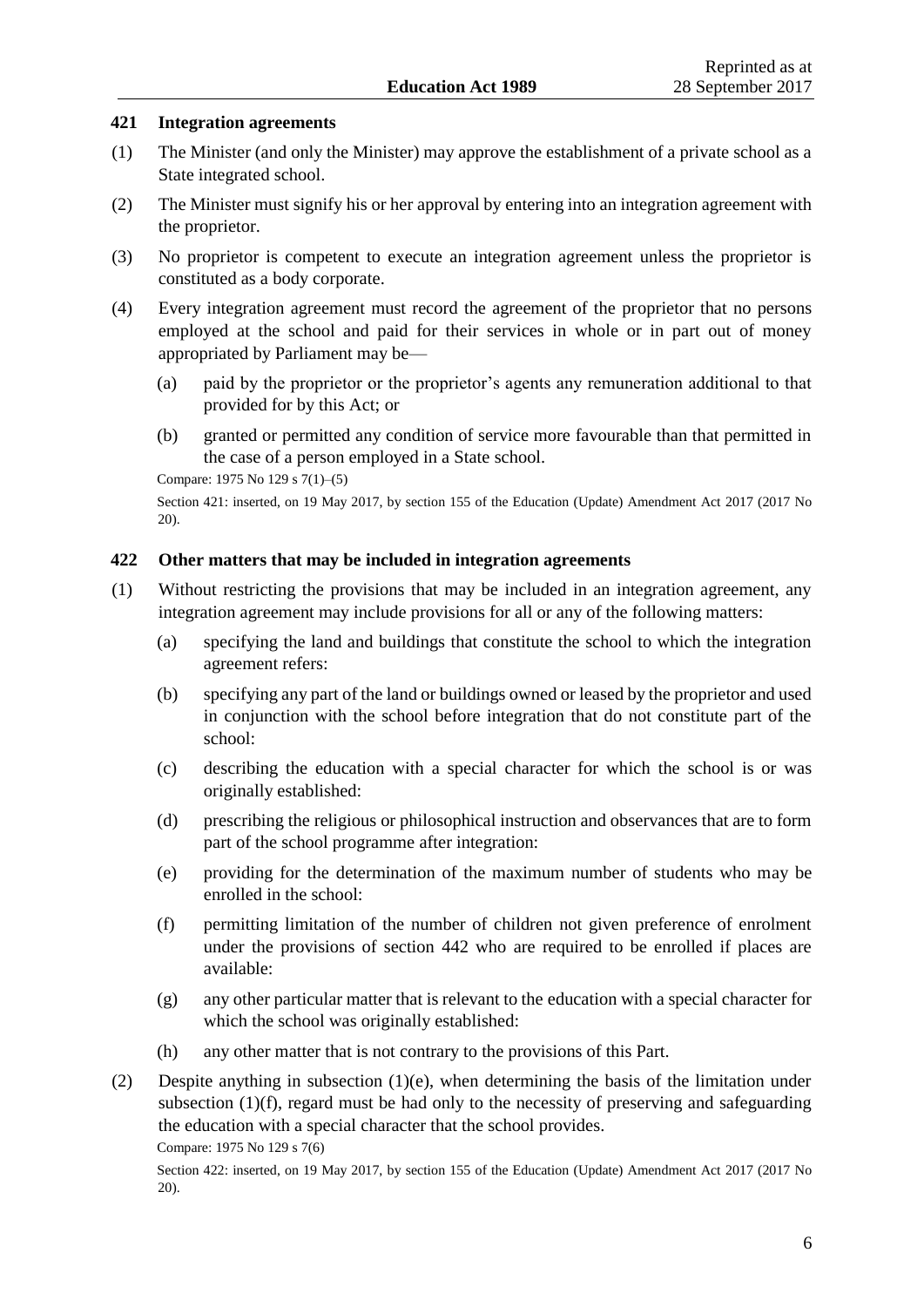#### **423 Integration agreements: machinery matters**

- (1) Any proprietor may enter into integration agreements for the integration of more than 1 school.
- (2) There must be a separate integration agreement for each school that is to become a State integrated school.
- (3) If the Minister and the proprietor agree, the terms of an integration agreement may be varied by a supplementary agreement.
- (4) Despite section 421, the Minister's power to enter into a supplementary agreement may be delegated under [section 28](http://prd-lgnz-nlb.prd.pco.net.nz/pdflink.aspx?id=DLM129507) of the State Sector Act 1988.
- (5) An integration agreement is, for all purposes, a binding agreement between the proprietor and the Crown.

Compare: 1975 No 129 [s 7\(7\)–\(10\)](http://prd-lgnz-nlb.prd.pco.net.nz/pdflink.aspx?id=DLM437391)

Section 423: inserted, on 19 May 2017, by [section 155 o](http://prd-lgnz-nlb.prd.pco.net.nz/pdflink.aspx?id=DLM6928926)f the Education (Update) Amendment Act 2017 (2017 No 20).

# **424 Effective date of integration agreement**

- (1) Every integration agreement must specify an effective date.
- (2) A State integrated school's board must take office on the effective date.
- (3) In any case where the requirements of this section are not met, the Minister may give notice to the proprietor of a new effective date as the Minister thinks fit, and the integration agreement must be interpreted accordingly. Compare: 1975 No 129 [s 8](http://prd-lgnz-nlb.prd.pco.net.nz/pdflink.aspx?id=DLM437502)

Section 424: inserted, on 19 May 2017, by [section 155 o](http://prd-lgnz-nlb.prd.pco.net.nz/pdflink.aspx?id=DLM6928926)f the Education (Update) Amendment Act 2017 (2017 No 20).

#### **425 Notification of integration agreement**

Every integration agreement must be notified in the *Gazette*, and a copy of every integration agreement must be retained by the Secretary and must be available for inspection without charge by any member of the public on an Internet site maintained by the Secretary.

Compare: 1975 No 129 [s 10](http://prd-lgnz-nlb.prd.pco.net.nz/pdflink.aspx?id=DLM437507) Section 425: inserted, on 19 May 2017, by [section 155 o](http://prd-lgnz-nlb.prd.pco.net.nz/pdflink.aspx?id=DLM6928926)f the Education (Update) Amendment Act 2017 (2017 No 20).

#### **426 Minister may require information to be provided**

- (1) This section applies in any of the following situations:
	- (a) a proprietor or a potential proprietor has applied to integrate a school:
	- (b) the Minister holds reasonable concerns about the ability of a proprietor or potential proprietor to meet any obligation under an integration agreement or under this Part:
	- (c) a proprietor or potential proprietor has submitted a specific funding request to the Minister or the Secretary.
- (2) If this section applies, the Minister may require the relevant proprietor or potential proprietor to provide all or any of the following:
	- (a) all of the information needed to assess the financial and managerial capacity of the proprietor or potential proprietor:
	- (b) any other information that the Minister considers relevant to assessing—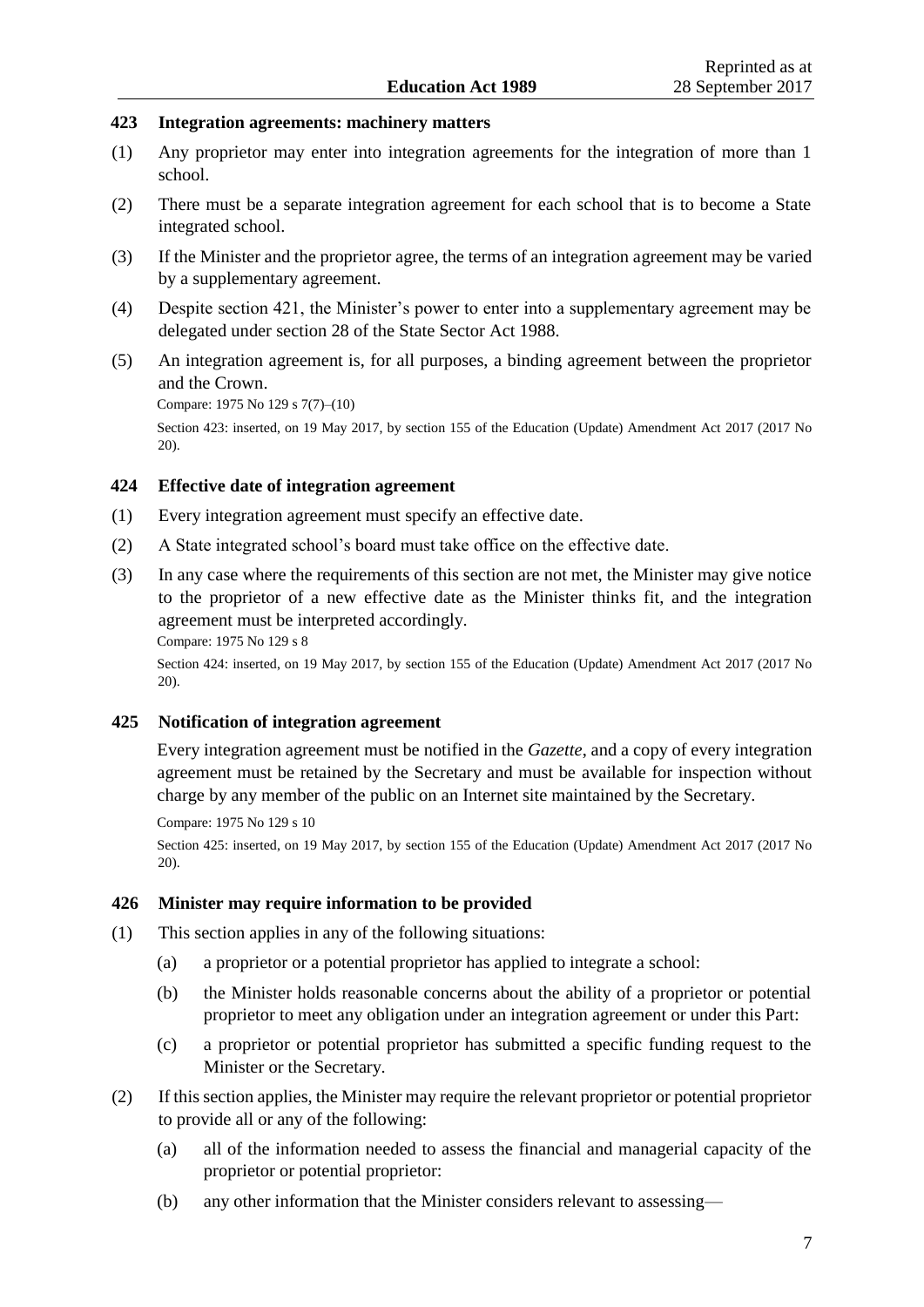- (i) an application to integrate a school:
- (ii) any concerns about the ability of a proprietor or potential proprietor to meet any obligation under an integration agreement or under this Part:
- (iii) any funding request that a proprietor or potential proprietor has submitted.

Section 426: inserted, on 19 May 2017, by [section 155 o](http://prd-lgnz-nlb.prd.pco.net.nz/pdflink.aspx?id=DLM6928926)f the Education (Update) Amendment Act 2017 (2017 No 20).

# **427 Cancellation of integration agreement**

- (1) An integration agreement may be cancelled—
	- (a) by the Minister, in which case section 428 applies; or
	- (b) by the proprietor, in which case section 429 applies; or
	- (c) by agreement between the Minister and the proprietor, in which case section 430 applies.
- (2) On the cancellation of an integration agreement,—
	- (a) the school ceases to be a State integrated school; and
	- (b) the respective rights and obligations of the parties that arise by virtue of the integration agreement cease to have effect; and
	- (c) in the absence of an agreement to the contrary, the school is to be treated as provisionally registered as a school under section 35A.

Compare: 1975 No 129 [s 11](http://prd-lgnz-nlb.prd.pco.net.nz/pdflink.aspx?id=DLM437509)

Section 427: inserted, on 19 May 2017, by [section 155 o](http://prd-lgnz-nlb.prd.pco.net.nz/pdflink.aspx?id=DLM6928926)f the Education (Update) Amendment Act 2017 (2017 No 20).

### **428 Cancellation by Minister**

The Minister may cancel an integration agreement under section 427(1)(a) if—

- (a) it appears to the Minister on reasonable grounds that the proprietor or the board of the State integrated school is not sufficiently carrying out the functions and obligations accepted by it under this Act or under the integration agreement; and
- (b) the Minister has consulted the proprietor, the board, and other interested persons or groups as the Minister considers appropriate.

```
Compare: 1975 No 129 s 11A
```
Section 428: inserted, on 19 May 2017, by [section 155 o](http://prd-lgnz-nlb.prd.pco.net.nz/pdflink.aspx?id=DLM6928926)f the Education (Update) Amendment Act 2017 (2017 No 20).

### **429 Cancellation by proprietor**

- (1) A proprietor may give notice of an intention to cancel an integration agreement under section  $427(1)(b)$  if—
	- (a) it appears to the proprietor on reasonable grounds that—
		- (i) the special character of the State integrated school has been or is likely to be jeopardised; or
		- (ii) the Minister or any board is not carrying out the functions and obligations accepted by the Minister or the board under this Act or the integration agreement; and
	- (b) the proprietor has consulted the Minister, the board, and any other interested persons or groups as the proprietor considers appropriate.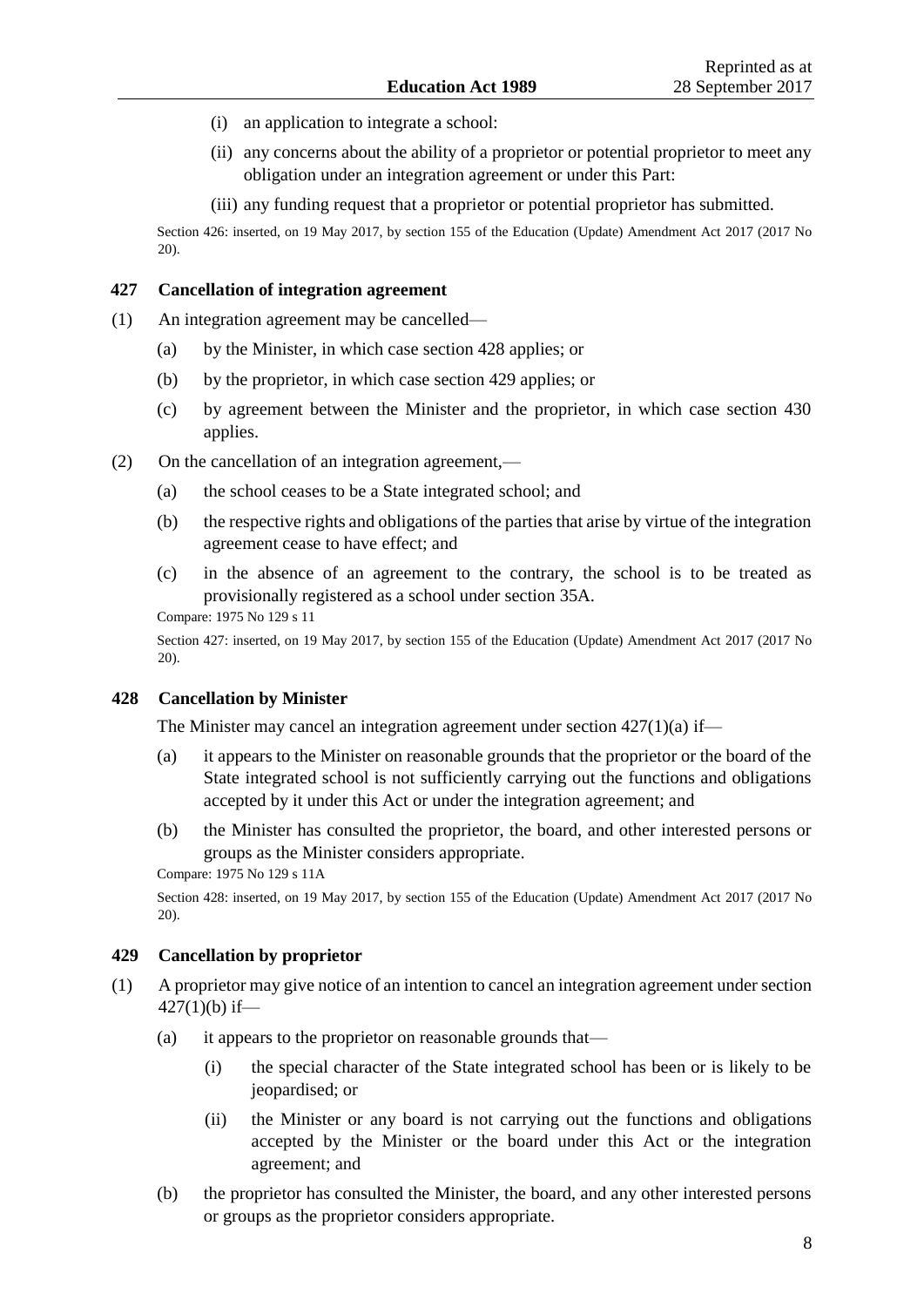(2) The notice of intention to cancel takes effect as a cancellation of the integration agreement under section  $427(1)(b)$  on the date that is 4 months after the date of the notice. Compare: 1975 No 129 [s 11B](http://prd-lgnz-nlb.prd.pco.net.nz/pdflink.aspx?id=DLM437513)

Section 429: inserted, on 19 May 2017, by [section 155 o](http://prd-lgnz-nlb.prd.pco.net.nz/pdflink.aspx?id=DLM6928926)f the Education (Update) Amendment Act 2017 (2017 No 20).

# **430 Cancellation by agreement between parties**

The Minister and the proprietor may cancel an integration agreement under section 427(1)(c) by mutual agreement, after consultation with other interested persons or groups as they consider appropriate.

Compare: 1975 No 129 [s 11C](http://prd-lgnz-nlb.prd.pco.net.nz/pdflink.aspx?id=DLM437515)

Section 430: inserted, on 19 May 2017, by [section 155 o](http://prd-lgnz-nlb.prd.pco.net.nz/pdflink.aspx?id=DLM6928926)f the Education (Update) Amendment Act 2017 (2017 No 20).

# **431 Mergers**

- (1) A State integrated school may merge with another State integrated school (the **merging schools**) if—
	- (a) each school has the same proprietor; and
	- (b) each school has the same or a similar special character; and
	- (c) the proprietor has consulted the Minister; and
	- (d) the Minister determines that the schools may merge.
- (2) Before determining whether the State integrated schools may merge, the Minister must—
	- (a) be satisfied that—
		- (i) the proprietor has made reasonable efforts to consult its adult students or the parents of its full-time students (other than adult students) about the proposed merger; and
		- (ii) the consultation that has taken place for each school is adequate in the circumstances; and
		- (iii) the creation of a single school by the proposed merger (the **continuing school**) is appropriate in the circumstances; and
	- (b) consult the boards of all the other schools whose rolls might, in the opinion of the Minister, be affected by the proposed merger.
- (3) If the Minister determines that the State integrated schools may merge, the proprietor must apply under section 418 to negotiate an integration agreement for the school that is to be created by the merger.
- (4) If an integration agreement is negotiated, the Minister must give notice of the merger in the *Gazette*.
- (5) The notice takes effect on a day specified in the notice, and has effect as follows:
	- (a) the merging schools are part of the continuing school:
	- (b) if the continuing school and each merging school are not already administered by a single board,—
		- (i) the board of each merging school is dissolved; and
		- (ii) all rights, assets, liabilities, and debts of each merging school are vested in the board of the continuing school: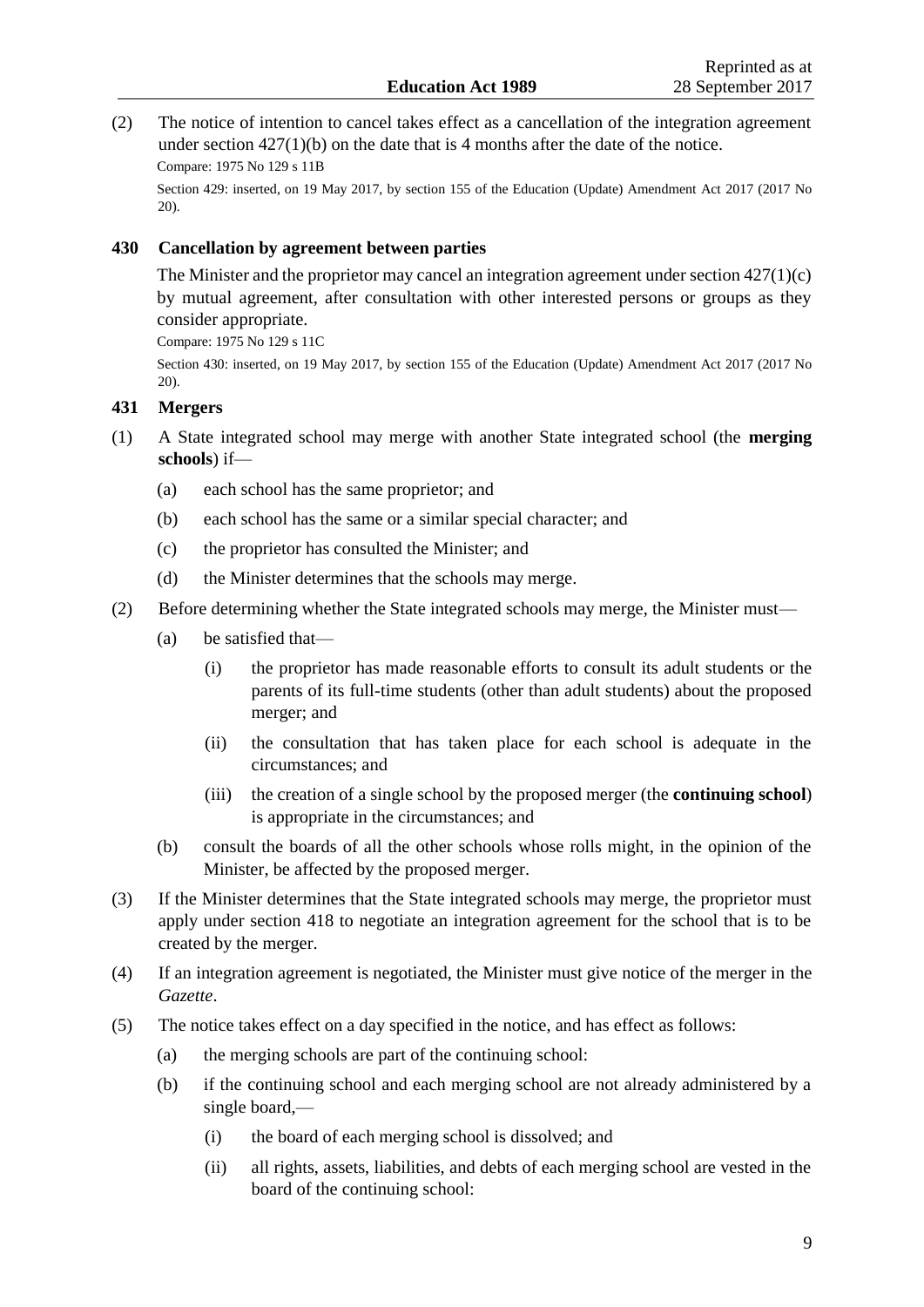- (c) the continuing school is a school of the class specified in the notice and provides education for the student class levels specified in the notice.
- (6) The notice does not affect the name of the continuing school.
- (7) Before a notice given under subsection (4) takes effect, the Minister must give notice in the *Gazette* of whether,—
	- (a) during the period between a date specified in the notice and the date on which new trustees take office, the board of the continuing school is to be—
		- (i) the board of the continuing school plus at least 1 co-opted trustee representing each of the merging schools; or
		- (ii) a board appointed by the Minister; or
	- (b) the board of the continuing school is to have an alternative constitution approved under section 98A.
- (8) The board of the continuing school must have no more than 4 members appointed by the proprietor.

Section 431: inserted, on 19 May 2017, by [section 155 o](http://prd-lgnz-nlb.prd.pco.net.nz/pdflink.aspx?id=DLM6928926)f the Education (Update) Amendment Act 2017 (2017 No 20).

# **432 Closure of State integrated school**

If it appears to the Minister that for the reason set out in section  $428(a)$  a State integrated school should be closed, the Minister may, after the consultation referred to in section 428(b), disestablish and close the school.

Compare: 1975 No 129 [s 12](http://prd-lgnz-nlb.prd.pco.net.nz/pdflink.aspx?id=DLM437517)

Section 432: inserted, on 19 May 2017, by [section 155 o](http://prd-lgnz-nlb.prd.pco.net.nz/pdflink.aspx?id=DLM6928926)f the Education (Update) Amendment Act 2017 (2017 No 20).

# **433 Notification of cancellation or of closing of State integrated school**

When an integration agreement is cancelled under section 427, or when a State integrated school is closed under section 432, the Minister must give notice of the cancellation or closure in the *Gazette*.

Compare: 1975 No 129 [s 15](http://prd-lgnz-nlb.prd.pco.net.nz/pdflink.aspx?id=DLM437524)

Section 433: inserted, on 19 May 2017, by [section 155 o](http://prd-lgnz-nlb.prd.pco.net.nz/pdflink.aspx?id=DLM6928926)f the Education (Update) Amendment Act 2017 (2017 No 20).

# **434 Disposal of assets on cancellation of integration agreement or closing of State integrated school**

- (1) This section applies if expenses or capital expenditure appropriated by Parliament has been used to meet all or part of the cost of supplying a State integrated school with furniture, or equipment, or other chattels, and the integration agreement for that school is cancelled, or the school is closed.
- (2) If this section applies, the furniture, equipment, or chattels may be disposed of by the Secretary at his or her sole discretion, whether by sale or otherwise, and the disposition has effect as if the Secretary were the owner.
- (3) However, any sale must be by way of public auction or public tender.

Compare: 1975 No 129 [s 16\(1\)](http://prd-lgnz-nlb.prd.pco.net.nz/pdflink.aspx?id=DLM437526)

Section 434: inserted, on 19 May 2017, by [section 155 o](http://prd-lgnz-nlb.prd.pco.net.nz/pdflink.aspx?id=DLM6928926)f the Education (Update) Amendment Act 2017 (2017 No 20).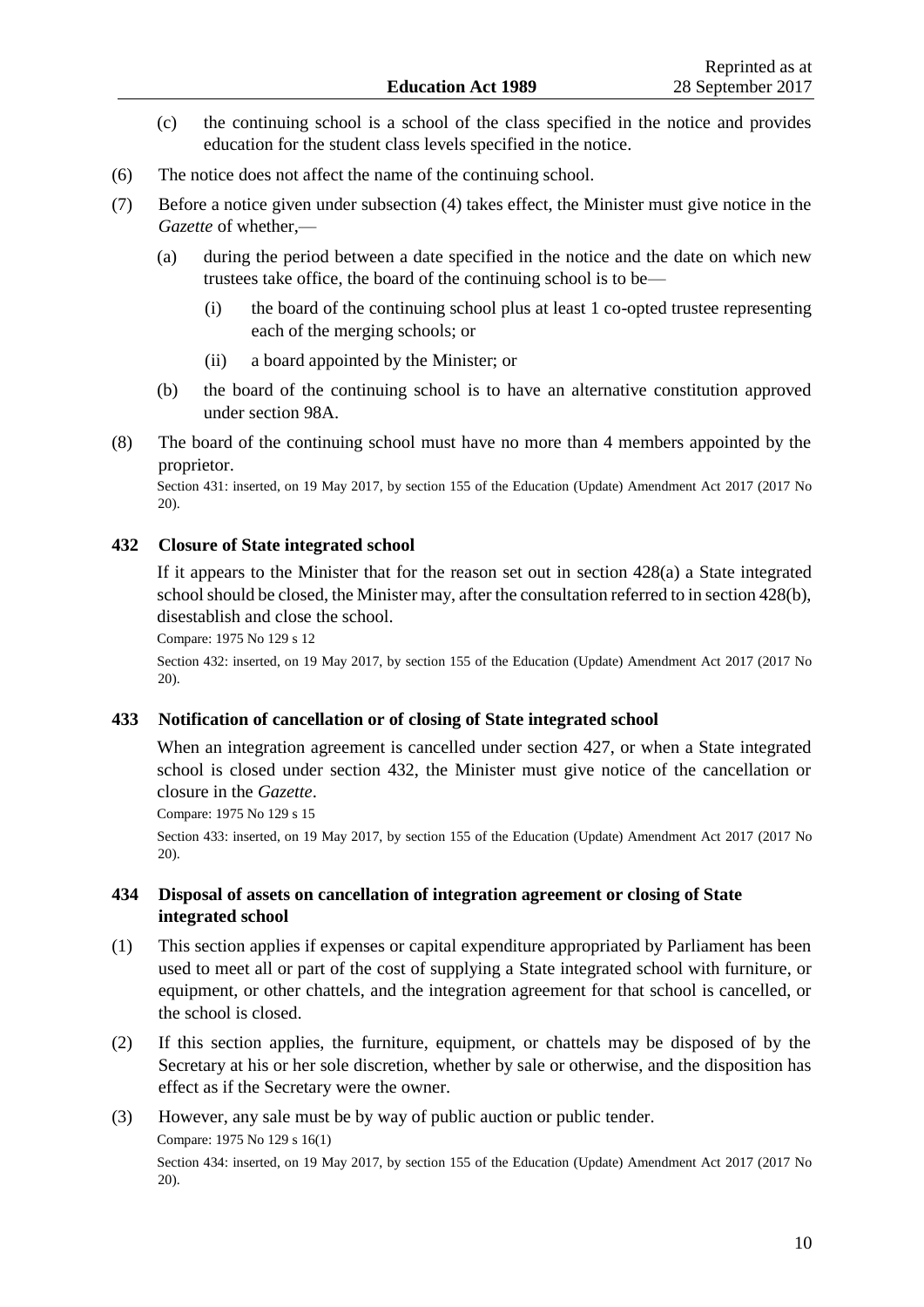# **435 Repayment of moneys advanced**

- (1) This section applies if—
	- (a) expenses or capital expenditure appropriated by Parliament has been advanced otherwise than by way of loan to be used to meet all or part of the cost of erecting any building or supplying or installing any fixture as part of a State integrated school; and
	- (b) the integration agreement for that school is cancelled, or the school is closed.
- (2) The current value of the contribution to the building or fixture from the money appropriated must be assessed by the Minister.
- (3) The amount assessed is to be treated as a debt due by the proprietor to the Crown, and is to be treated as a charge on the land of the State integrated school.
- (4) That charge may be registered without the payment of a fee against the land under the provisions of the [Statutory Land Charges Registration Act 1928.](http://prd-lgnz-nlb.prd.pco.net.nz/pdflink.aspx?id=DLM204851)
- (5) However, the Minister may, with the agreement of the Minister of Finance, approve the writing off of all or part of the debt.
- (6) For the purposes of the [Statutory Land Charges Registration Act 1928,](http://prd-lgnz-nlb.prd.pco.net.nz/pdflink.aspx?id=DLM204851) notice of any charge under subsection (3), and any certificate releasing the charge, may be signed by the Secretary.

Compare: 1975 No 129 [s 16\(2\), \(3\)](http://prd-lgnz-nlb.prd.pco.net.nz/pdflink.aspx?id=DLM437526)

Section 435: inserted, on 19 May 2017, by [section 155 o](http://prd-lgnz-nlb.prd.pco.net.nz/pdflink.aspx?id=DLM6928926)f the Education (Update) Amendment Act 2017 (2017 No 20).

#### **436 Moneys to be paid into Crown Bank Account**

- (1) In the case of any sale made under section 434(2), the money received must be credited to a Crown Bank Account.
- (2) In the event of the cancellation of an integration agreement, or the closing of a State integrated school, any unspent money granted to the board of that school for that school under this Act or under regulations made under this Act or under any other Act must be credited to a Crown Bank Account.

Compare: 1975 No 129 [s 16\(4\), \(5\)](http://prd-lgnz-nlb.prd.pco.net.nz/pdflink.aspx?id=DLM437526)

Section 436: inserted, on 19 May 2017, by [section 155 o](http://prd-lgnz-nlb.prd.pco.net.nz/pdflink.aspx?id=DLM6928926)f the Education (Update) Amendment Act 2017 (2017 No 20).

#### **437 Certain assets remain vested in proprietors**

Subject to sections 434 to 436, if an integration agreement is cancelled, or a State integrated school is closed, any land, buildings, chattels, and other interests relating to the school that are vested in the proprietor remain vested in the proprietor.

Compare: 1975 No 129 [s 16\(8\)](http://prd-lgnz-nlb.prd.pco.net.nz/pdflink.aspx?id=DLM437526)

Section 437: inserted, on 19 May 2017, by [section 155 o](http://prd-lgnz-nlb.prd.pco.net.nz/pdflink.aspx?id=DLM6928926)f the Education (Update) Amendment Act 2017 (2017 No 20).

# **438 Restriction on cancellation of integration agreement or closure of State integrated schools**

No integration agreement may be cancelled in accordance with section 427, and (despite anything in section 154) no State integrated school may be closed under section 432, solely on the ground that adequate accommodation for the students exists in an adjacent State school.

Compare: 1975 No 129 [s 17](http://prd-lgnz-nlb.prd.pco.net.nz/pdflink.aspx?id=DLM437531)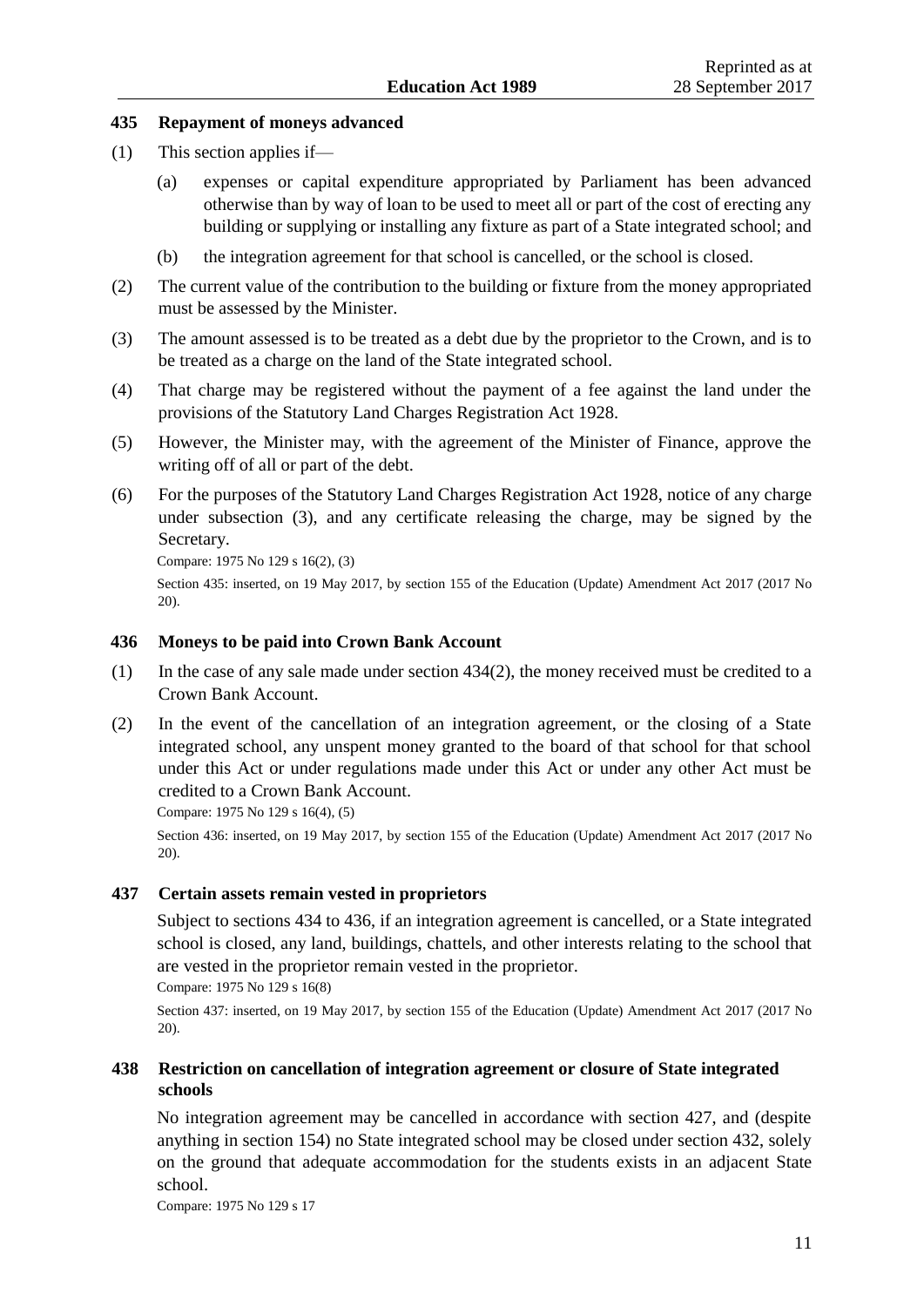Section 438: inserted, on 19 May 2017, by [section 155 o](http://prd-lgnz-nlb.prd.pco.net.nz/pdflink.aspx?id=DLM6928926)f the Education (Update) Amendment Act 2017 (2017 No 20).

# **439 Compensation**

If an integration agreement is cancelled, or a State integrated school is closed, no compensation of any kind is due or payable to the proprietor.

Compare: 1975 No 129 [s 18](http://prd-lgnz-nlb.prd.pco.net.nz/pdflink.aspx?id=DLM437534)

Section 439: inserted, on 19 May 2017, by [section 155 o](http://prd-lgnz-nlb.prd.pco.net.nz/pdflink.aspx?id=DLM6928926)f the Education (Update) Amendment Act 2017 (2017 No 20).

#### *Administration*

Heading: inserted, on 19 May 2017, b[y section 155](http://prd-lgnz-nlb.prd.pco.net.nz/pdflink.aspx?id=DLM6928926) of the Education (Update) Amendment Act 2017 (2017 No 20).

#### **440 Administration of State integrated schools**

- (1) Except as provided in this Part, all the provisions of this Act and of any other enactment relating to the education of the people of New Zealand in State schools apply to a State integrated school.
- (2) Subject to sections 416 and 417, when a private school is integrated it must be controlled and managed and operate in all respects as if it were a State school.
- (3) The powers of control and management of the board of a State integrated school must be exercised subject to the provisions of sections 416 and 417.
- (4) To give effect to subsection (3), the board of a State integrated school must make provision for adequate consultation between the board and the proprietor of that school. Compare: 1975 No 129 [ss 19,](http://prd-lgnz-nlb.prd.pco.net.nz/pdflink.aspx?id=DLM437537) [25\(6\)](http://prd-lgnz-nlb.prd.pco.net.nz/pdflink.aspx?id=DLM437561)

Section 440: inserted, on 19 May 2017, by [section 155 o](http://prd-lgnz-nlb.prd.pco.net.nz/pdflink.aspx?id=DLM6928926)f the Education (Update) Amendment Act 2017 (2017 No 20).

# *Enrolment, conditions of attendance, and instruction of students at State integrated schools*

Heading: inserted, on 19 May 2017, b[y section 155](http://prd-lgnz-nlb.prd.pco.net.nz/pdflink.aspx?id=DLM6928926) of the Education (Update) Amendment Act 2017 (2017 No 20).

### **441 Free education**

Every student enrolled at a State integrated school must be given free education on the same terms and in accordance with the same conditions as students enrolled at a State school. Compare: 1975 No 129 [s 35\(1\)](http://prd-lgnz-nlb.prd.pco.net.nz/pdflink.aspx?id=DLM437583)

Section 441: inserted, on 19 May 2017, by [section 155 o](http://prd-lgnz-nlb.prd.pco.net.nz/pdflink.aspx?id=DLM6928926)f the Education (Update) Amendment Act 2017 (2017 No 20).

## **442 Preference of enrolment**

The children of parents who have a particular or general philosophical or religious connection with a State integrated school must be preferred to other children for enrolment at the school.

Compare: 1975 No 129 [s 29](http://prd-lgnz-nlb.prd.pco.net.nz/pdflink.aspx?id=DLM437573)

Section 442: inserted, on 19 May 2017, by [section 155 o](http://prd-lgnz-nlb.prd.pco.net.nz/pdflink.aspx?id=DLM6928926)f the Education (Update) Amendment Act 2017 (2017 No 20).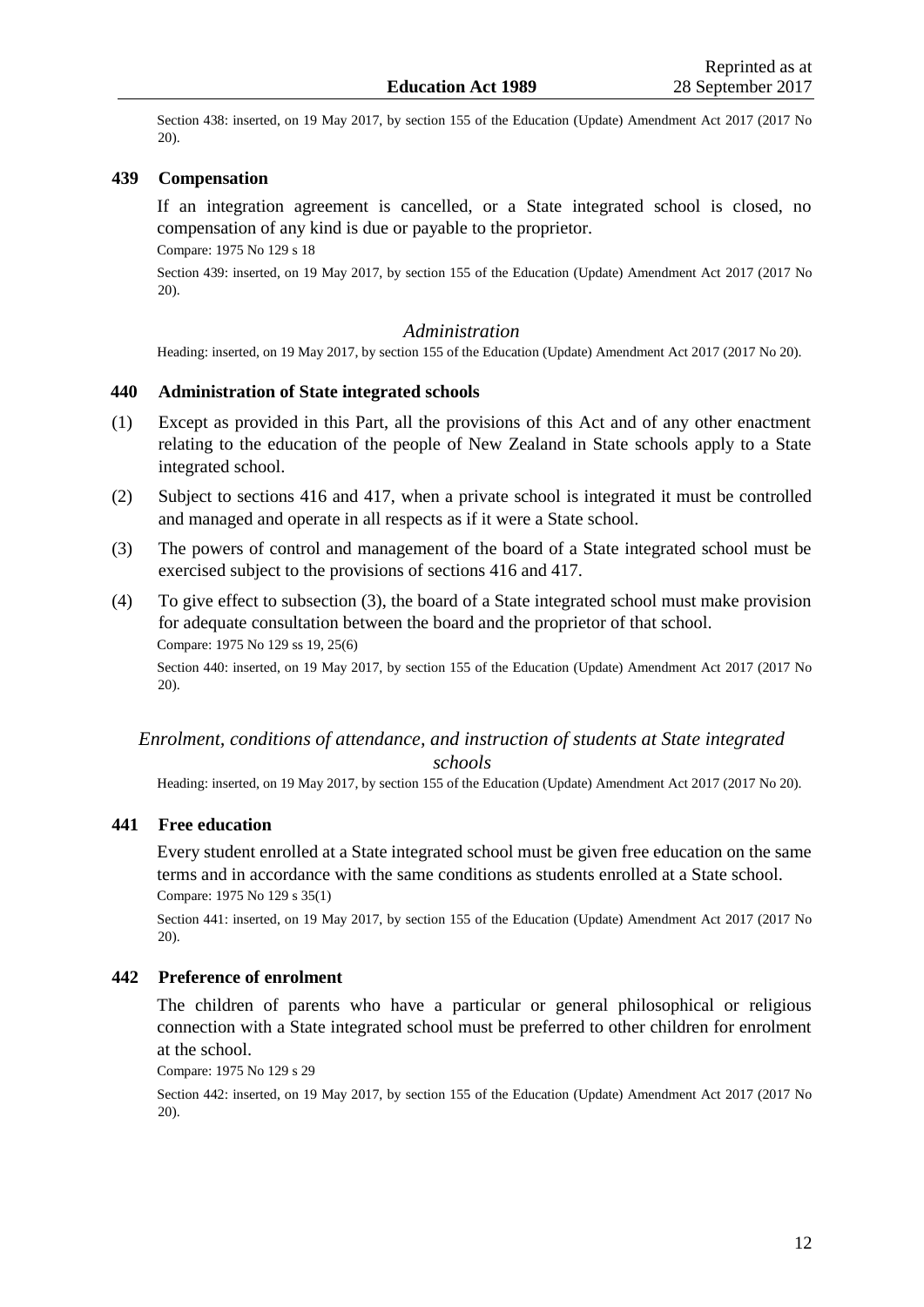# **443 Participation in general school programmes**

By enrolling a student at a State integrated school, the parent is taken to have accepted as a condition of enrolment that the student is to participate in the general school programme that gives the school its special character.

Compare: 1975 No 129 [s 30](http://prd-lgnz-nlb.prd.pco.net.nz/pdflink.aspx?id=DLM437575)

Section 443: inserted, on 19 May 2017, by [section 155 o](http://prd-lgnz-nlb.prd.pco.net.nz/pdflink.aspx?id=DLM6928926)f the Education (Update) Amendment Act 2017 (2017 No 20).

# **444 Instruction of students**

- (1) Each State integrated school must instruct its students in accordance with the curricula and syllabuses prescribed under this Act or any regulations made under this Act.
- (2) However, the general school programme must reflect the education with a special character provided by the State integrated school, and religious and other examples may be used to reinforce teaching throughout the school day.

Compare: 1975 No 129 [s 31](http://prd-lgnz-nlb.prd.pco.net.nz/pdflink.aspx?id=DLM437576)

Section 444: inserted, on 19 May 2017, by [section 155 o](http://prd-lgnz-nlb.prd.pco.net.nz/pdflink.aspx?id=DLM6928926)f the Education (Update) Amendment Act 2017 (2017 No 20).

# **445 Religious observances and religious instruction**

- (1) Subject to the provisions of section 444, if religious observances and religious instruction form part of the education with a special character provided by a State integrated school, these must continue to form part of the general school programme in accordance with the terms and conditions prescribed in the integration agreement relating to that school.
- (2) If religious observances and religious instruction form part of the education with a special character provided by a State integrated school, that school—
	- (a) must be responsive to the sensitivities of students and parents of different religious or philosophical affiliations; and
	- (b) may not require a student of a different religious or philosophical affiliation to participate in religious observances and religious instruction concerned with particular observances if the parents of the student state at any time that they do not wish that student to participate.

Compare: 1975 No 129 [s 32](http://prd-lgnz-nlb.prd.pco.net.nz/pdflink.aspx?id=DLM437577)

Section 445: inserted, on 19 May 2017, by [section 155 o](http://prd-lgnz-nlb.prd.pco.net.nz/pdflink.aspx?id=DLM6928926)f the Education (Update) Amendment Act 2017 (2017 No 20).

#### **446 School transport assistance**

In providing school transport assistance for students enrolled at a State integrated school, the Secretary must have reasonable regard to the preference of parents to enrol their children at a State integrated school or at a State school.

Compare: 1975 No 129 [s 34](http://prd-lgnz-nlb.prd.pco.net.nz/pdflink.aspx?id=DLM437581)

Section 446: inserted, on 19 May 2017, by [section 155 o](http://prd-lgnz-nlb.prd.pco.net.nz/pdflink.aspx?id=DLM6928926)f the Education (Update) Amendment Act 2017 (2017 No 20).

#### **447 Attendance dues**

(1) The proprietor of a State integrated school may, if the integration agreement for the school so provides, enter into an agreement with the parents or other persons accepting responsibility for the education of a child providing that the parents or other persons must pay attendance dues as a condition of the child's enrolment at the school.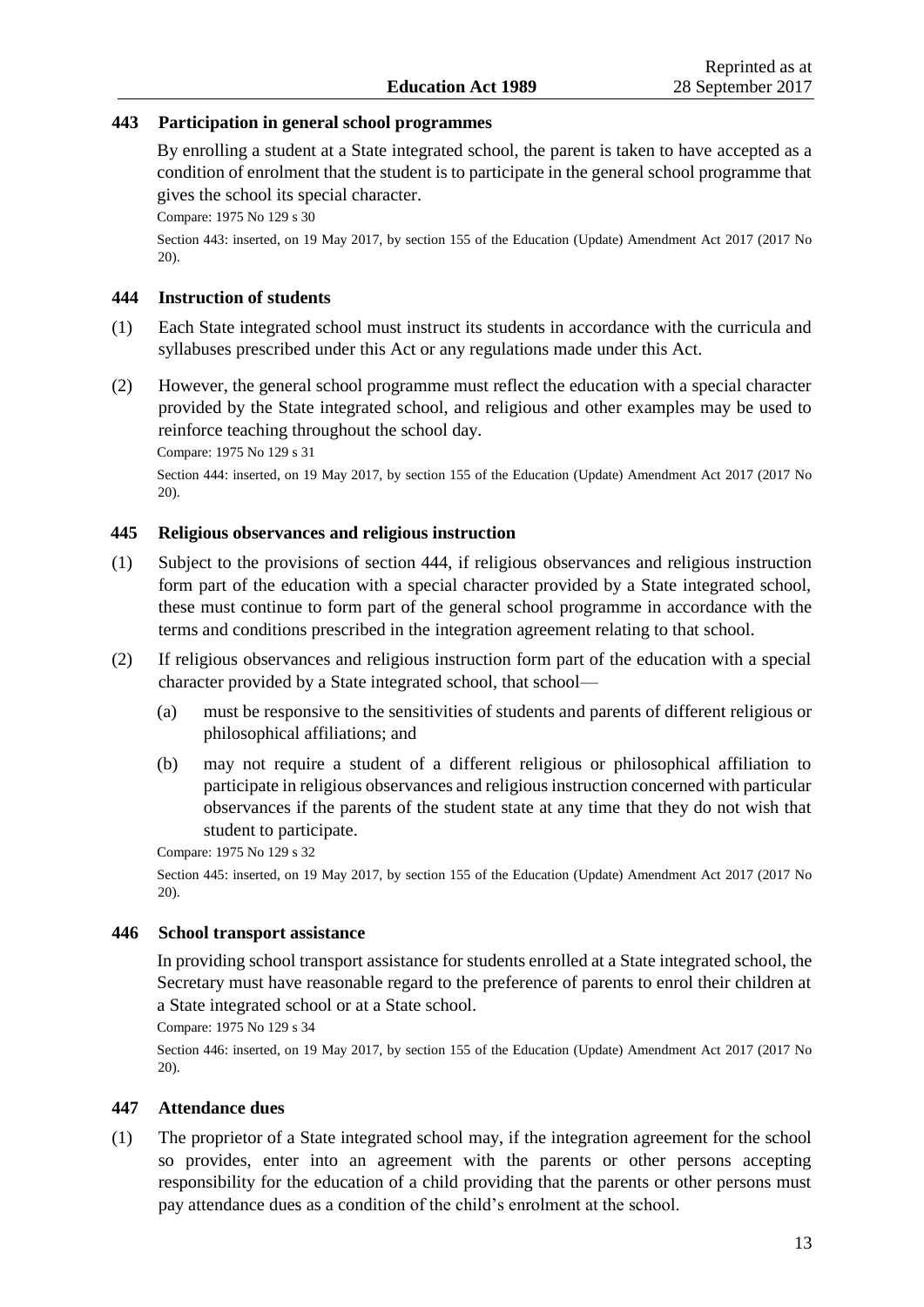- (2) The dues must be established for the State integrated school or group of State integrated schools at the rates, and subject to the conditions, that are approved by the Minister by notice in the *Gazette*.
- (3) Revenue received by the proprietor from attendance dues must be used solely for the following:
	- (a) paying, in respect of the school or group of schools in respect of which it is received, for improvements to the State integrated school or schools' buildings and associated facilities that are required by any integration agreement or integration agreements under section 456(2)(c):
	- (b) any capital works that may be required by the Minister under section  $456(2)(d)$ :
	- (c) meeting debts, mortgages, liens, or other charges associated with the land and the buildings that constitute the premises of the State integrated school or schools.
- (4) No revenue received by the proprietor from attendance dues may be used to provide or improve the State integrated school buildings and associated facilities to a standard higher than that approved by the Secretary as appropriate for a comparable State school. Compare: 1975 No 129 [s 36\(1\)–\(4\)](http://prd-lgnz-nlb.prd.pco.net.nz/pdflink.aspx?id=DLM437585)

Section 447: inserted, on 19 May 2017, by [section 155 o](http://prd-lgnz-nlb.prd.pco.net.nz/pdflink.aspx?id=DLM6928926)f the Education (Update) Amendment Act 2017 (2017 No 20).

# **448 Withdrawal and reinstatement of right to charge attendance dues**

- (1) Should any proprietor use any revenue from attendance dues for any purpose other than one permitted by section 447, the Minister may, despite anything in the integration agreement, by notice in the *Gazette*, withdraw the right to charge attendance dues, and the board must, while the withdrawal continues, permit the attendance of children without the payment of attendance dues.
- (2) The Minister may, by notice in the *Gazette*, cancel any withdrawal at any time. Compare: 1975 No 129 [s 36\(5\)](http://prd-lgnz-nlb.prd.pco.net.nz/pdflink.aspx?id=DLM437585) Section 448: inserted, on 19 May 2017, by [section 155 o](http://prd-lgnz-nlb.prd.pco.net.nz/pdflink.aspx?id=DLM6928926)f the Education (Update) Amendment Act 2017 (2017 No 20).

# **449 Consequences of failure to pay attendance dues**

- (1) If a parent, or other person who has accepted the responsibility for the education of a child, has entered into an agreement to pay attendance dues and fails to make a payment, the payment not made may be recoverable from that parent or person in any court of competent jurisdiction as a debt due to the proprietor.
- (2) Any failure to make payment constitutes grounds for the principal of the State integrated school to suspend the child from attendance at that school and to remove the child's name from the school register.
- (3) However, no child may be suspended and have his or her name removed from the school register until arrangements have been made to the satisfaction of the Secretary for the child to be enrolled at some other school.

Compare: 1975 No 129 [s 36\(6\), \(7\)](http://prd-lgnz-nlb.prd.pco.net.nz/pdflink.aspx?id=DLM437585)

Section 449: inserted, on 19 May 2017, by [section 155 o](http://prd-lgnz-nlb.prd.pco.net.nz/pdflink.aspx?id=DLM6928926)f the Education (Update) Amendment Act 2017 (2017 No 20).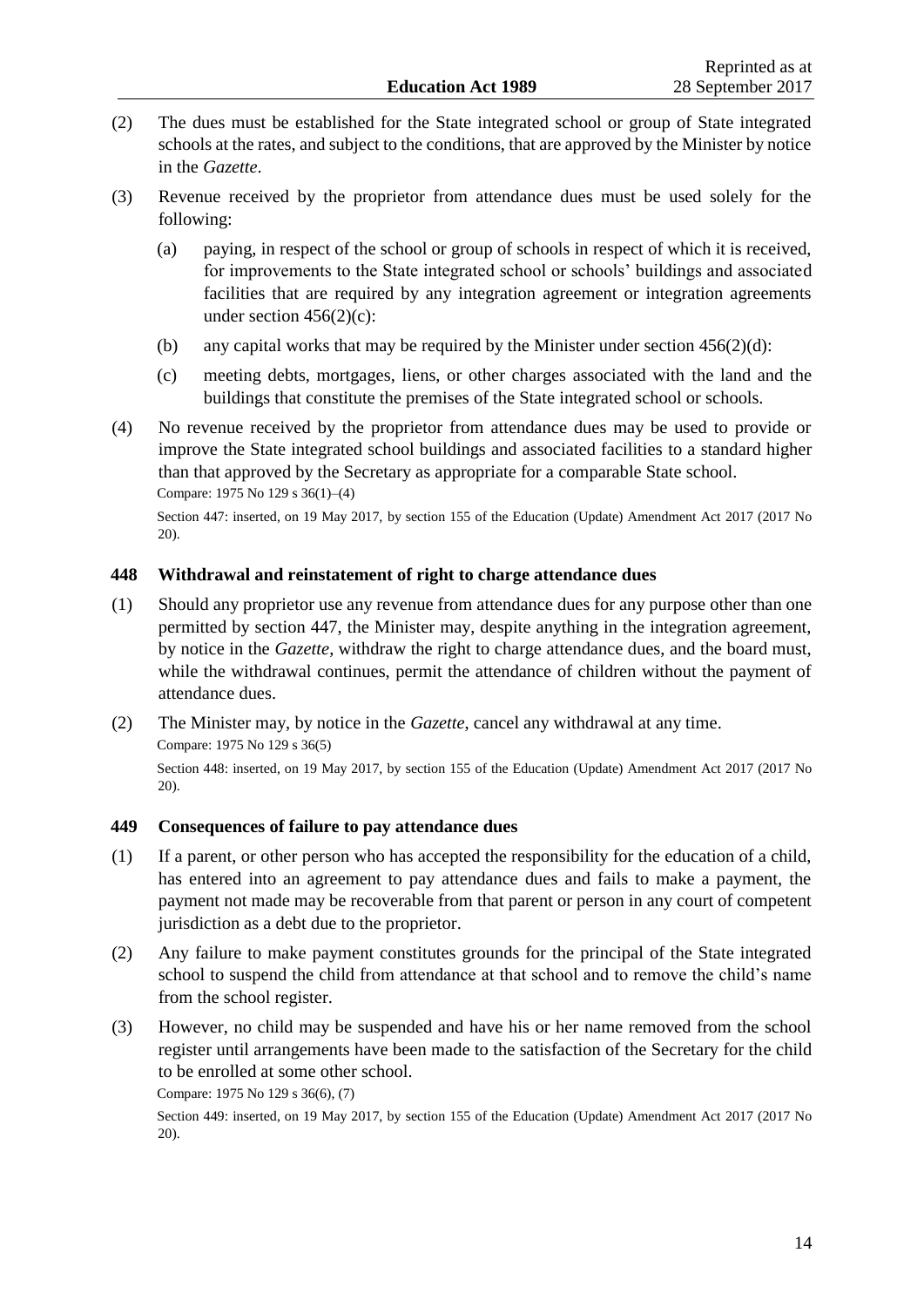#### **450 Accounts for attendance dues**

- (1) Each proprietor who is permitted to charge attendance dues must keep accounts in a manner approved by the Secretary showing—
	- (a) the total amount of attendance dues received; and
	- (b) how the attendance dues have been spent.
- (2) The accounts must be—
	- (a) balanced at a date each year approved by the Secretary; and
	- (b) audited by a qualified auditor (within the meaning of [section 35](http://prd-lgnz-nlb.prd.pco.net.nz/pdflink.aspx?id=DLM4632944) of the Financial Reporting Act 2013).
- (3) The proprietor must send a copy of the accounts, together with the auditor's report on them, to the Secretary by a date to be approved by the Secretary. Compare: 1975 No 129 [s 36\(8\)](http://prd-lgnz-nlb.prd.pco.net.nz/pdflink.aspx?id=DLM437585)

Section 450: inserted, on 19 May 2017, by [section 155 o](http://prd-lgnz-nlb.prd.pco.net.nz/pdflink.aspx?id=DLM6928926)f the Education (Update) Amendment Act 2017 (2017 No 20).

### **451 Financial contributions**

- (1) In addition to the power to collect attendance dues under section 447, the proprietor of a State integrated school may—
	- (a) conduct fund-raising activities within the school; and
	- (b) inform the parents of the financial obligations of the proprietor in the prospectus and in other ways; and
	- (c) request the parents of students attending the school to make regular financial contributions to the proprietor for the benefit of the proprietor in meeting any debt, mortgage, lien, and other charge associated with the land and buildings that constitute the school premises or are associated with the school.
- (2) Financial contributions other than attendance dues must be made on a voluntary basis and no student may be refused enrolment because of the unwillingness of the parents to contribute in this way.

Compare: 1975 No 129 [s 37\(1\), \(2\)](http://prd-lgnz-nlb.prd.pco.net.nz/pdflink.aspx?id=DLM437587)

Section 451: inserted, on 19 May 2017, by [section 155 o](http://prd-lgnz-nlb.prd.pco.net.nz/pdflink.aspx?id=DLM6928926)f the Education (Update) Amendment Act 2017 (2017 No 20).

#### **452 Restrictions on fund-raising**

No board of any State integrated school, nor the principal nor any member of the staff (whether employed or retained as a teacher or in any other capacity), nor any student of the school may take part during normal school hours in any school activity directed to raising funds for the benefit of the proprietor in meeting any debt, mortgage, lien, or other charge associated with the land and buildings that constitute the school premises or are associated with the school.

Compare: 1975 No 129 [s 37\(3\)](http://prd-lgnz-nlb.prd.pco.net.nz/pdflink.aspx?id=DLM437587)

Section 452: inserted, on 19 May 2017, by [section 155 o](http://prd-lgnz-nlb.prd.pco.net.nz/pdflink.aspx?id=DLM6928926)f the Education (Update) Amendment Act 2017 (2017 No 20).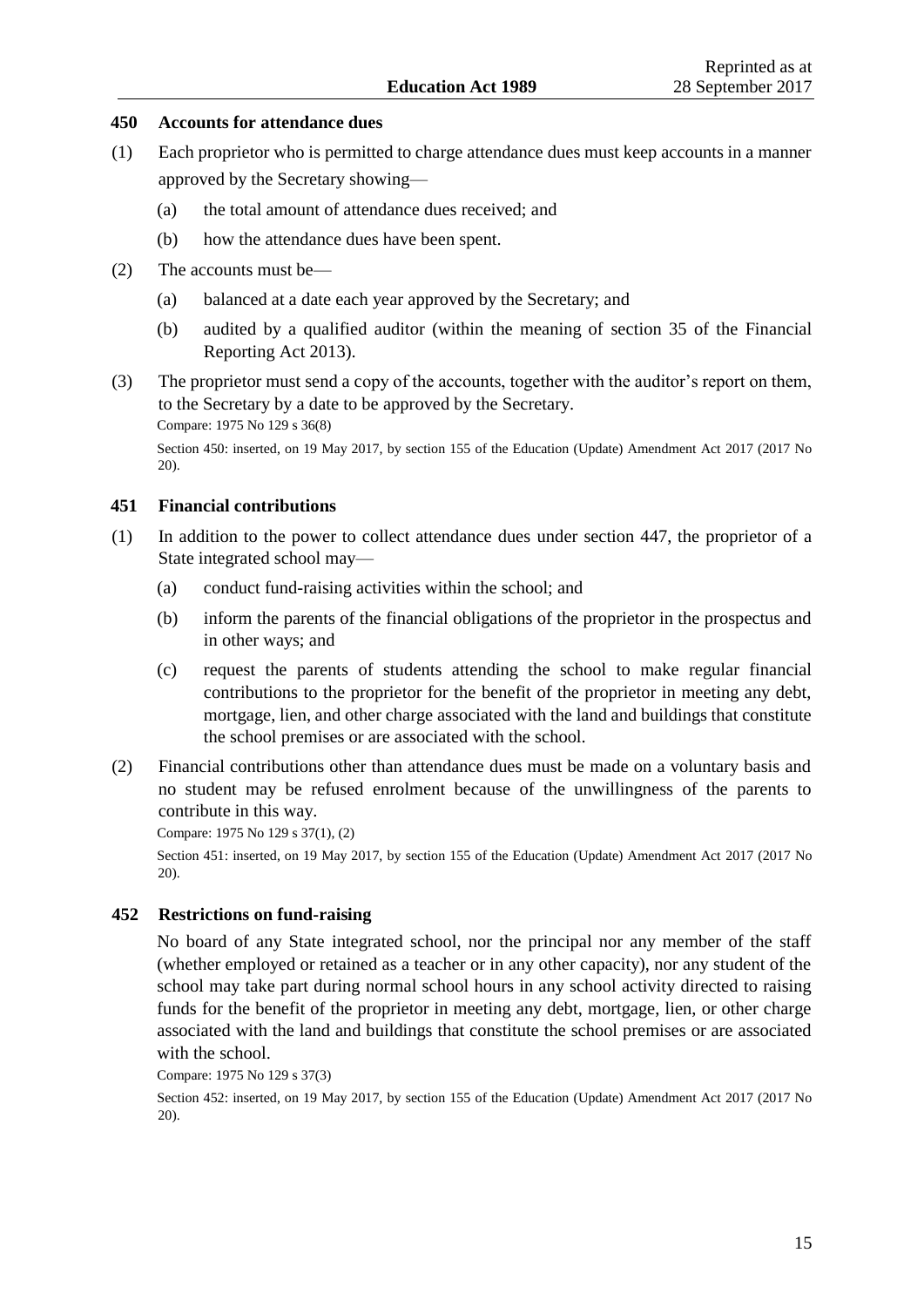# **453 Accounts of money raised under section 451**

The proprietor must—

- (a) keep accounts of money raised by it and by a board, principal, staff member, or student under this section; and
- (b) have the accounts audited by a qualified auditor (within the meaning of [section 35](http://prd-lgnz-nlb.prd.pco.net.nz/pdflink.aspx?id=DLM4632944) of the Financial Reporting Act 2013) at least once in every period of 12 months; and
- (c) make a copy of the accounts and of the auditor's report on them available on request to the parents of students attending the State integrated school and to other contributors.

Compare: 1975 No 129 [s 37\(4\)](http://prd-lgnz-nlb.prd.pco.net.nz/pdflink.aspx?id=DLM437587)

Section 453: inserted, on 19 May 2017, by [section 155 o](http://prd-lgnz-nlb.prd.pco.net.nz/pdflink.aspx?id=DLM6928926)f the Education (Update) Amendment Act 2017 (2017 No 20).

# **454 Fund-raising**

Subject to the provisions of section 451, the board, the principal, staff members, and students of a State integrated school may take part in fund-raising activities in the same manner and for the same purposes for the benefit of the students of the school that are permitted in the case of State schools.

Compare: 1975 No 129 [s 38](http://prd-lgnz-nlb.prd.pco.net.nz/pdflink.aspx?id=DLM437588)

Section 454: inserted, on 19 May 2017, by [section 155 o](http://prd-lgnz-nlb.prd.pco.net.nz/pdflink.aspx?id=DLM6928926)f the Education (Update) Amendment Act 2017 (2017 No 20).

# **455 Use of school office**

The school office of a State integrated school may be used for the purpose of communication between the proprietor of the school and the parents of students enrolled at the school, and for other purposes related to the benefit of the school and the students.

Compare: 1975 No 129 [s 39](http://prd-lgnz-nlb.prd.pco.net.nz/pdflink.aspx?id=DLM437589)

Section 455: inserted, on 19 May 2017, by [section 155 o](http://prd-lgnz-nlb.prd.pco.net.nz/pdflink.aspx?id=DLM6928926)f the Education (Update) Amendment Act 2017 (2017 No 20).

# *Proprietors of State integrated schools*

Heading: inserted, on 19 May 2017, b[y section 155 o](http://prd-lgnz-nlb.prd.pco.net.nz/pdflink.aspx?id=DLM6928926)f the Education (Update) Amendment Act 2017 (2017 No 20).

# **456 Powers and responsibilities of proprietors**

- (1) The proprietor of a State integrated school must exercise its powers under an integration agreement in a manner that is consistent with section 416.
- (2) Subject to subsection (1), the proprietor of a State integrated school—
	- (a) owns, holds upon trust, or leases the land and buildings that are specified in the integration agreement as constituting the school premises; and
	- (b) must accept and meet the liability for all mortgages, liens, and other charges upon the land and buildings; and
	- (c) must plan, pay for, and implement, over the period that may be specified in the integration agreement, the improvements to the school buildings and associated facilities that are required in accordance with the integration agreement to bring the buildings and associated facilities up to the minimum standard laid down by the Secretary for State schools; and
	- (d) must plan, implement, and pay for the capital works that are approved or required by the Minister, with a view to replacing, improving, or enlarging the school, its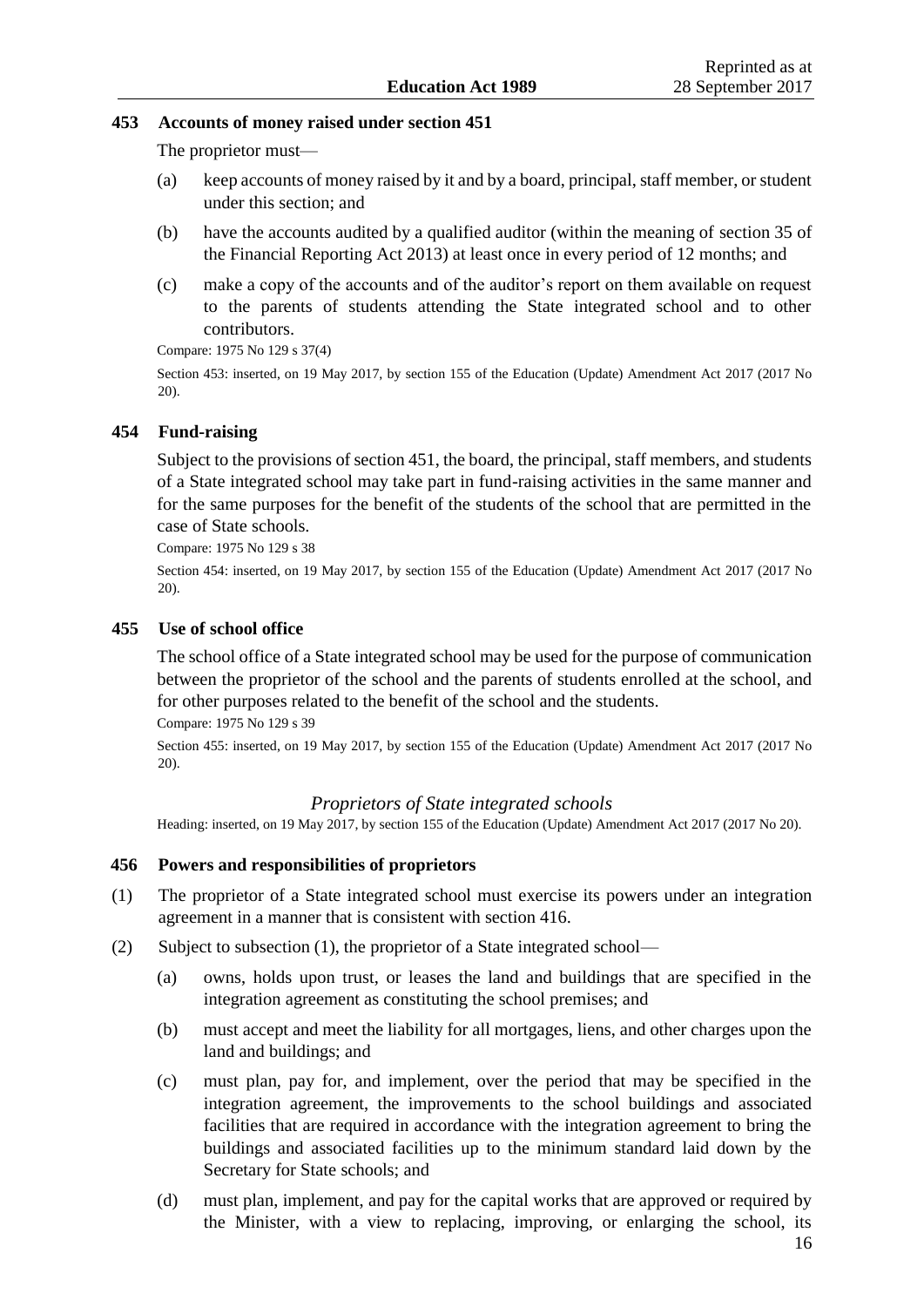buildings, and its associated facilities to maintain the school, its buildings, and its associated facilities at the minimum standard laid down by the Secretary for comparable State schools; and

- (e) may own, hold upon trust, or lease and control, and maintain any land, buildings, and associated facilities that, although not part of the school in terms of the integration agreement, are regarded by the proprietor as appropriate to maintain the special character of the school; and
- (f) may, in conjunction with the board, make provision for the accommodation of students living away from home; and
- (g) must insure all the buildings, chattels, and other assets owned, held upon trust, or leased by the proprietor for the purposes of the school against risks normally insured against with some reputable insurance company; and
- (h) must arrange with its insurers that the policy of the insurance is endorsed to the effect that the benefit of the indemnity provided by the policy extends to the Minister for the buildings, chattels, and other assets paid for in whole or in part by a loan or grant made out of money appropriated by Parliament; and
- (i) must, together with the proprietor's agents and licensees, have at all reasonable times access to the school to ensure that the special character of the school is being maintained.

Compare: 1975 No 129 [s 40](http://prd-lgnz-nlb.prd.pco.net.nz/pdflink.aspx?id=DLM437591)

Section 456: inserted, on 19 May 2017, by [section 155 o](http://prd-lgnz-nlb.prd.pco.net.nz/pdflink.aspx?id=DLM6928926)f the Education (Update) Amendment Act 2017 (2017 No 20).

# **457 Decision-making criteria for proprietors**

- (1) When making a decision under a provision of this Part, a proprietor must take into account—
	- (a) the ability of the proprietor's State integrated school or schools to continue to provide the level of education required; and
	- (b) the average per student cost of the continued operation of the proprietor's State integrated school or schools relative to the average per student cost for other State schools; and
	- (c) the extent to which the proprietor's State integrated school or schools provide for students whose needs are not met by other State schools; and
	- (d) the ability of the proprietor to meet any obligations regarding the proprietor's State integrated school or schools over the next 7 years.
- (2) A proprietor must assess the proprietor's compliance with subsection (1) at least once every 5 years.
- (3) However, the Secretary may direct a proprietor to carry out an assessment at any time if the Secretary considers it appropriate in the circumstances.
- (4) The proprietor must, as soon as practicable,—
	- (a) complete any assessment begun under subsection (2) or (3); and
	- (b) provide the Secretary with a copy of the assessment.

Section 457: inserted, on 19 May 2017, by [section 155 o](http://prd-lgnz-nlb.prd.pco.net.nz/pdflink.aspx?id=DLM6928926)f the Education (Update) Amendment Act 2017 (2017 No 20).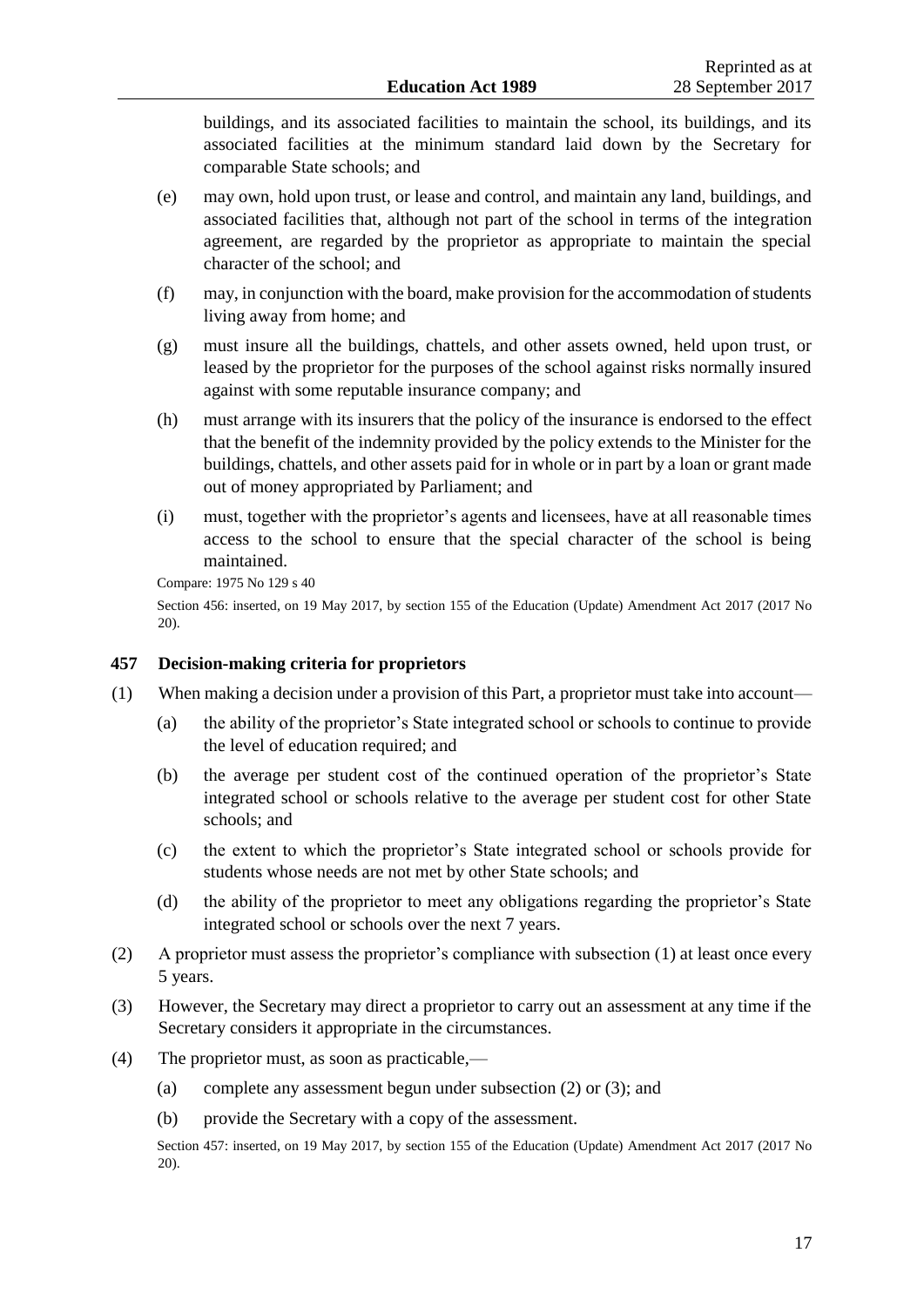## **458 Consequences of failure to arrange insurance**

Despite section  $456(2)(h)$ , in any case where the proprietor has not arranged with the proprietor's insurers for the benefit of any policy of insurance to extend to the Minister,—

- (a) no money appropriated by Parliament may be used to pay any part of the cost of repairing or replacing any buildings, chattels, or other assets that have been destroyed or damaged from any cause whatsoever; and
- (b) any additional charges by way of premium made by the insurer for the extension of the benefit of any policy of insurance to the Minister may not be met out of money appropriated by Parliament.

Compare: 1975 No 129 [s 40\(2\)\(h\)](http://prd-lgnz-nlb.prd.pco.net.nz/pdflink.aspx?id=DLM437591)

Section 458: inserted, on 19 May 2017, by [section 155 o](http://prd-lgnz-nlb.prd.pco.net.nz/pdflink.aspx?id=DLM6928926)f the Education (Update) Amendment Act 2017 (2017 No 20).

# **459 Proprietors not to question curriculum or teaching methods**

The right of access specified in section 456(2)(i) does not give a proprietor the right to question the curriculum or the teaching methods adopted by the teachers, both of which are, subject to the provisions of this Act, controlled by the principal of the State integrated school. Compare: 1975 No 129 [s 40\(2\)\(i\)](http://prd-lgnz-nlb.prd.pco.net.nz/pdflink.aspx?id=DLM437591)

Section 459: inserted, on 19 May 2017, by [section 155 o](http://prd-lgnz-nlb.prd.pco.net.nz/pdflink.aspx?id=DLM6928926)f the Education (Update) Amendment Act 2017 (2017 No 20).

# **460 Leases of land**

- (1) The proprietor of a State integrated school must obtain the prior consent of the Minister before entering into a lease relating to land that is used, or to be used, for the school.
- (2) If the proprietor fails to obtain the prior consent of the Minister to a lease, the lease is not affected but the Minister may cancel the integration agreement under section 427. Compare: 1975 No 129 [s 40A](http://prd-lgnz-nlb.prd.pco.net.nz/pdflink.aspx?id=DLM437597)

Section 460: inserted, on 19 May 2017, by [section 155 o](http://prd-lgnz-nlb.prd.pco.net.nz/pdflink.aspx?id=DLM6928926)f the Education (Update) Amendment Act 2017 (2017 No 20).

### **461 Assistance to proprietors**

- (1) The Minister may, with the concurrence of the Minister of Finance, approve the granting of loans from capital expenditure that may be appropriated by Parliament for the purpose to the proprietor of any State integrated school.
- (2) The loans are to be made for the purposes and subject to the terms and conditions, including the writing off of any amount repayable, that the Minister, with the concurrence of the Minister of Finance, determines.

Compare: 1975 No 129 [s 42](http://prd-lgnz-nlb.prd.pco.net.nz/pdflink.aspx?id=DLM437601)

Section 461: inserted, on 19 May 2017, by [section 155 o](http://prd-lgnz-nlb.prd.pco.net.nz/pdflink.aspx?id=DLM6928926)f the Education (Update) Amendment Act 2017 (2017 No 20).

#### **462 Proprietors unable to meet obligations**

- (1) In the event of the proprietor of a State integrated school becoming unable to meet the financial or other commitments accepted by them under the integration agreement, they must notify the Minister.
- (2) If the Minister is notified, the Minister may, after any consultation with the proprietor that the Minister thinks necessary,—
	- (a) cancel the integration agreement in accordance with section 427; or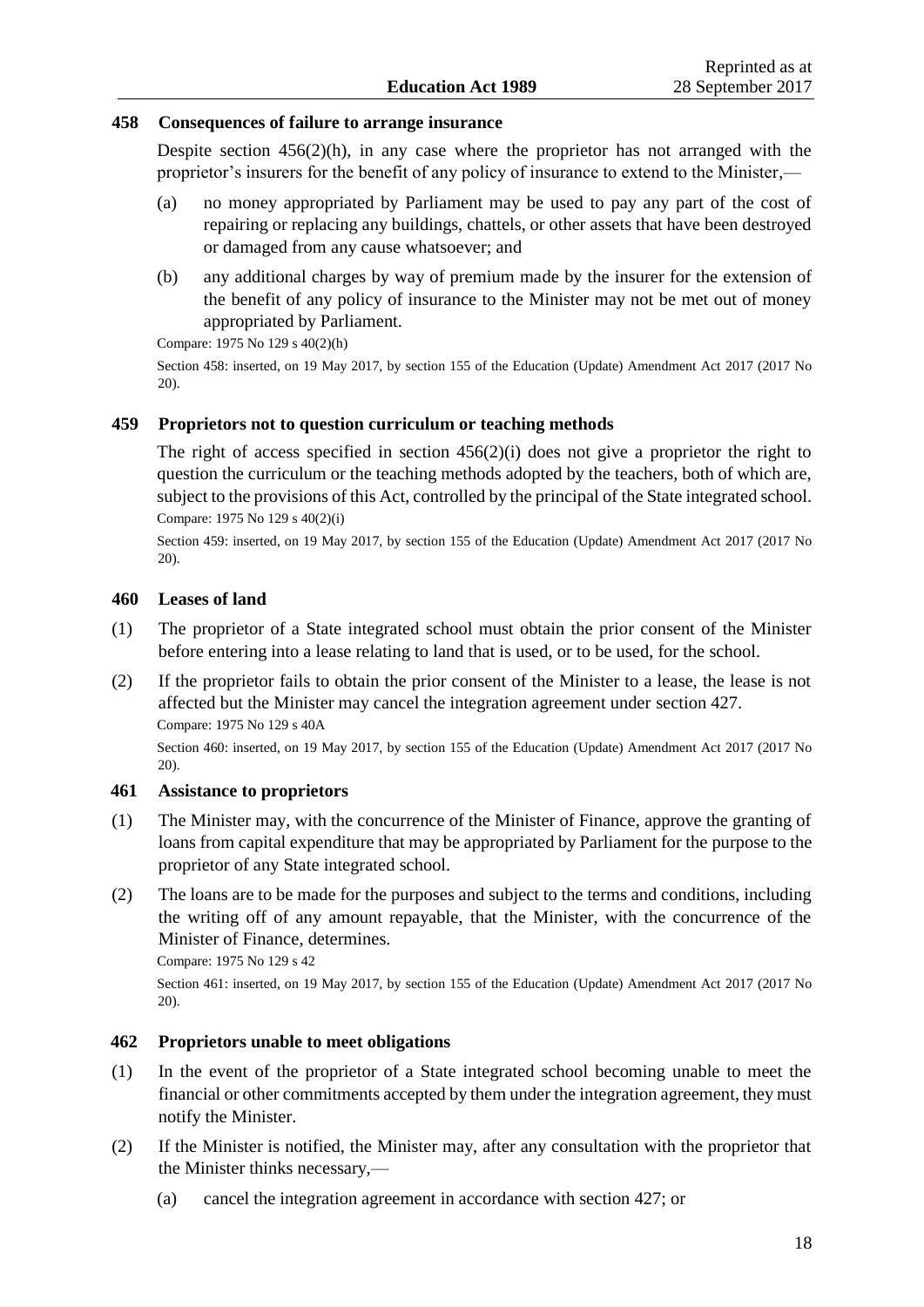- (b) close the State integrated school under section 432; or
- (c) arrange for the acquisition by the Crown, in accordance with the [Public Works Act](http://prd-lgnz-nlb.prd.pco.net.nz/pdflink.aspx?id=DLM45426)  [1981,](http://prd-lgnz-nlb.prd.pco.net.nz/pdflink.aspx?id=DLM45426) of any land, buildings, and chattels relating to the State integrated school that are owned or leased by the proprietor and that the Minister considers appropriate for the purpose of establishing a State school.
- (3) When the Minister acts in accordance with subsection (2)(a) or (b), the provisions of this Act relating to the cancellation of an integration agreement or to the closure of a State integrated school apply.

Compare: 1975 No 129 [s 44](http://prd-lgnz-nlb.prd.pco.net.nz/pdflink.aspx?id=DLM437604)

Section 462: inserted, on 19 May 2017, by [section 155 o](http://prd-lgnz-nlb.prd.pco.net.nz/pdflink.aspx?id=DLM6928926)f the Education (Update) Amendment Act 2017 (2017 No 20).

#### *Appointment and employment of teachers*

Heading: inserted, on 19 May 2017, b[y section 155 o](http://prd-lgnz-nlb.prd.pco.net.nz/pdflink.aspx?id=DLM6928926)f the Education (Update) Amendment Act 2017 (2017 No 20).

# **463 Requirements in respect of appointments of teachers**

- (1) The board of a State integrated school must appoint teachers in that school in accordance with the provisions of the [State Sector Act 1988.](http://prd-lgnz-nlb.prd.pco.net.nz/pdflink.aspx?id=DLM129109)
- (2) When a board delegates to a committee the power to appoint a teacher or to recommend the appointment of a teacher, that committee must contain at least 1 of the persons appointed to the board by the proprietor.

Compare: 1975 No 129 [s 63](http://prd-lgnz-nlb.prd.pco.net.nz/pdflink.aspx?id=DLM437653)

Section 463: inserted, on 19 May 2017, by [section 155 o](http://prd-lgnz-nlb.prd.pco.net.nz/pdflink.aspx?id=DLM6928926)f the Education (Update) Amendment Act 2017 (2017 No 20).

# **464 Religious instruction: appointments to special positions relating to character of State integrated school**

Subject to the provisions of this section, where religious instruction forms part of the special character of a State integrated school,—

- (a) if provided for by the integration agreement, an advertisement for the position of principal of that school must state that a willingness and an ability to take part in religious instruction appropriate to that school is a condition of appointment:
- (b) if provided for by the integration agreement, the board of that school must—
	- (i) designate a position at that school as director of religious studies; and
	- (ii) state in any advertisement for that position that a willingness and an ability to take part in religious instruction appropriate to that school is a condition of appointment (a director of religious studies must be a member of the normal staffing entitlement of the school, as established by regulations made under this Act; and
	- (iii) carry out the teaching duties, if any, that may be provided for in the integration agreement):
- (c) the board must—
	- (i) designate any other proportion of teaching positions in that school that may be provided for in the integration agreement as positions of importance carrying a responsibility for religious instruction; and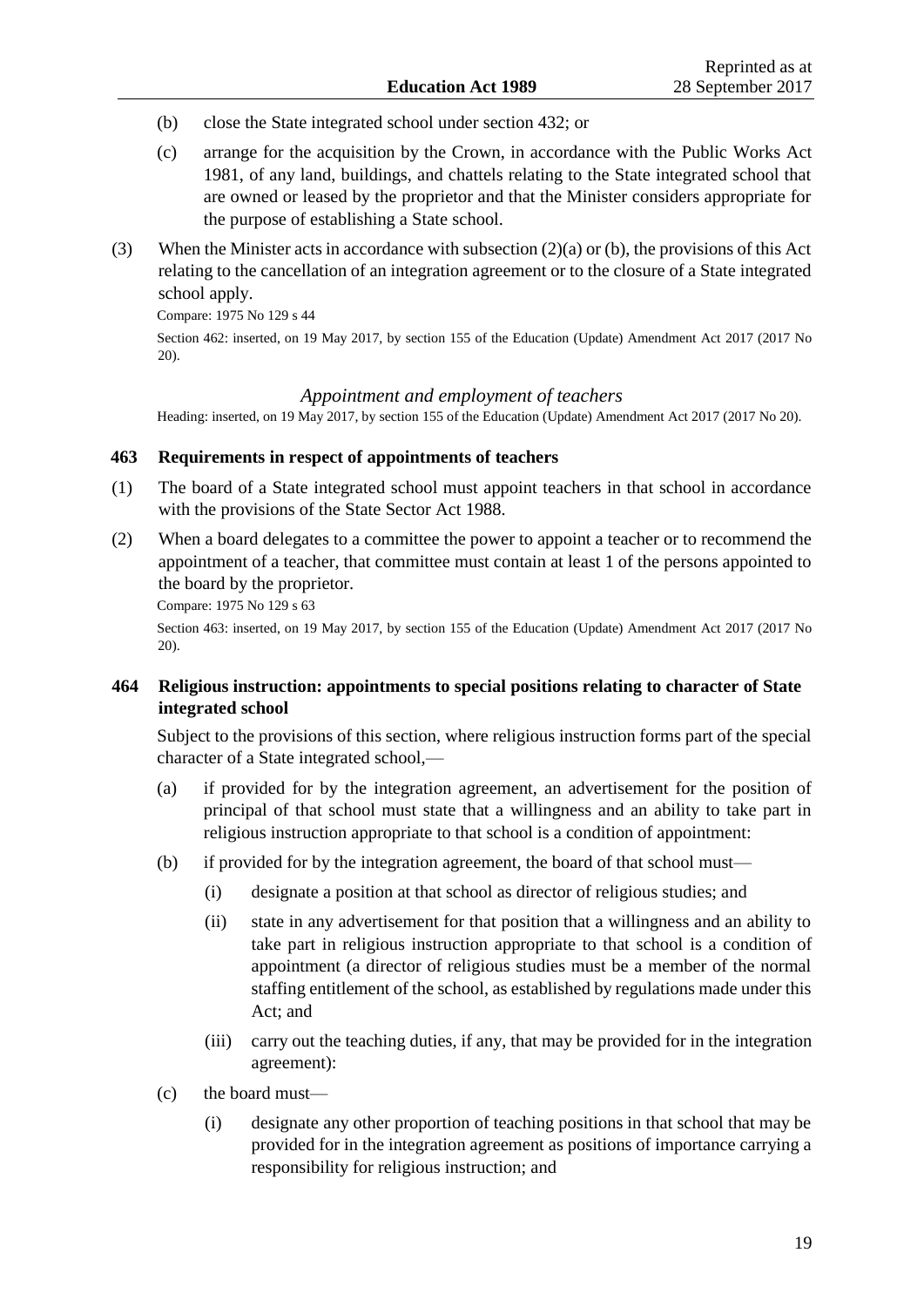- (ii) state in advertisements for the positions that a willingness and an ability to take part in religious instruction appropriate to that school is a condition of appointment:
- (d) the board must state in any advertisement for a position at that school that a willingness and an ability to take part in religious instruction appropriate to that school is a condition of appointment if—
	- (i) that school is a primary school; and
	- (ii) the person holding the position of deputy principal of that school or a position of assistant principal at that school has responsibility for supervising the junior classes at that school; and
	- (iii) it is provided for by the terms of the integration agreement of that school.

Compare: 1975 No 129 [s 65\(1\)](http://prd-lgnz-nlb.prd.pco.net.nz/pdflink.aspx?id=DLM437659)

Section 464: inserted, on 19 May 2017, by [section 155 o](http://prd-lgnz-nlb.prd.pco.net.nz/pdflink.aspx?id=DLM6928926)f the Education (Update) Amendment Act 2017 (2017 No 20).

# **465 Effect of religious instruction requirements in advertisements**

If, in accordance with section 464, an advertisement for a position states a requirement that a willingness and an ability to take part in religious instruction is a condition of appointment, any person appointed to that position must accept that requirement as a condition of the person's appointment.

Compare: 1975 No 129 [s 65\(2\)](http://prd-lgnz-nlb.prd.pco.net.nz/pdflink.aspx?id=DLM437659)

Section 465: inserted, on 19 May 2017, by [section 155 o](http://prd-lgnz-nlb.prd.pco.net.nz/pdflink.aspx?id=DLM6928926)f the Education (Update) Amendment Act 2017 (2017 No 20).

# **466 Restrictions on requirement for teacher to take part in religious instruction**

Except as provided in section 464, the appointment of a teacher to a position in a State integrated school may not be conditional on the willingness and ability of that teacher to take part in religious instruction, and no appointed teacher may be required to take part.

Compare: 1975 No 129 [s 65\(3\)](http://prd-lgnz-nlb.prd.pco.net.nz/pdflink.aspx?id=DLM437659)

Section 466: inserted, on 19 May 2017, by [section 155 o](http://prd-lgnz-nlb.prd.pco.net.nz/pdflink.aspx?id=DLM6928926)f the Education (Update) Amendment Act 2017 (2017 No 20).

# **467 Other special positions**

- (1) If an integration agreement records that any teaching position in the State integrated school concerned is a special position that requires particular capabilities on the part of the teacher holding it, an advertisement for that position must require an appointee to possess those capabilities as a condition of appointment to that position.
- (2) Without limiting the generality of subsection (1), if any integration agreement relating to a State integrated primary school requires the person holding a position as assistant principal at that school (being a position the holder of which has responsibility for supervising senior classes at that school) to maintain programmes and activities that reflect the special character of that school, an advertisement for that position must require an appointee to maintain those programmes and activities as a condition of appointment to that position.
- (3) If, in accordance with subsection (1) or (2), an advertisement for a position makes any requirement a condition of appointment to that position, any person appointed to that position must accept that requirement as a condition of the person's appointment to it. Compare: 1975 No 129 [s 66](http://prd-lgnz-nlb.prd.pco.net.nz/pdflink.aspx?id=DLM437661)

Section 467: inserted, on 19 May 2017, by [section 155 o](http://prd-lgnz-nlb.prd.pco.net.nz/pdflink.aspx?id=DLM6928926)f the Education (Update) Amendment Act 2017 (2017 No 20).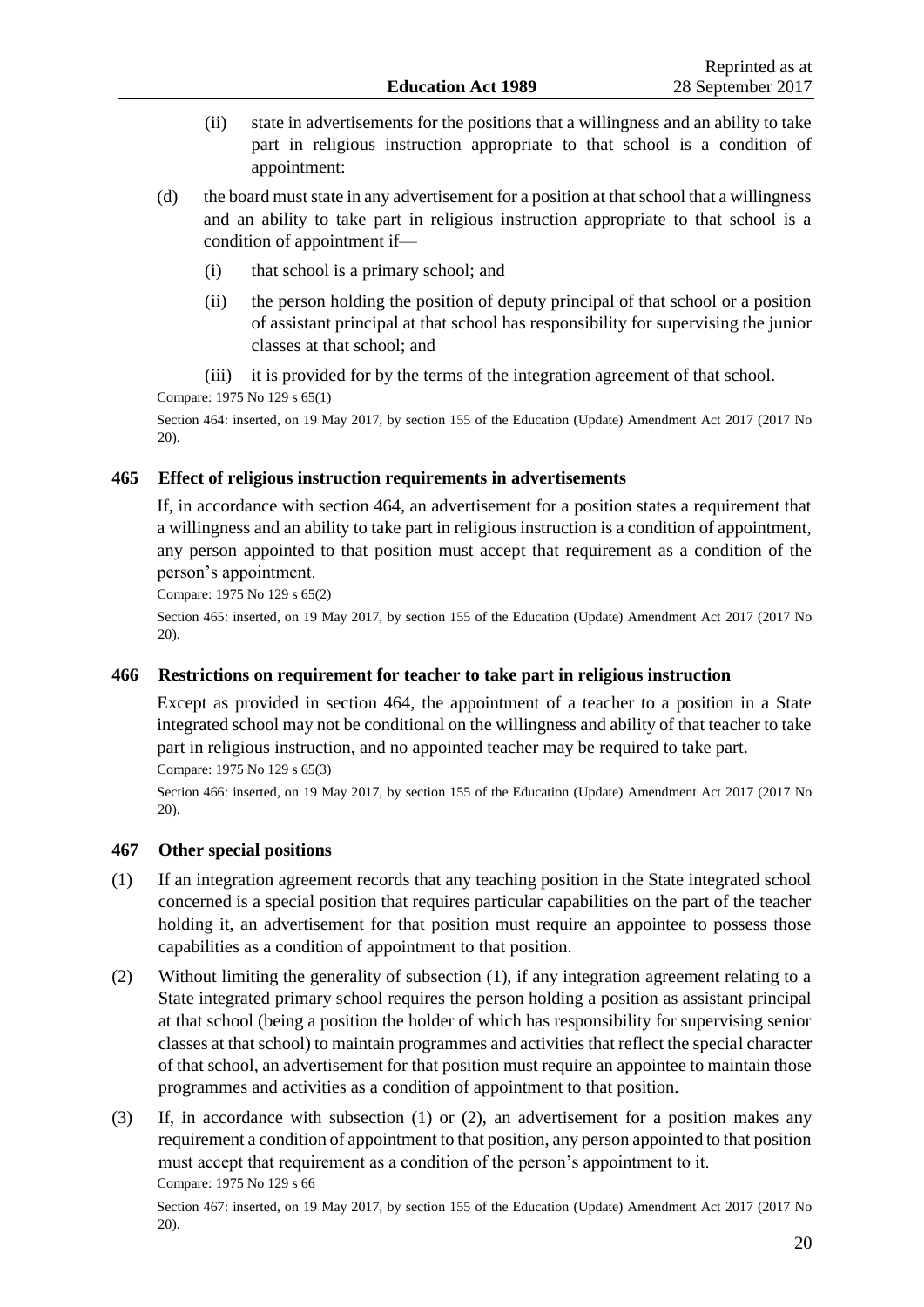### **468 Selection for appointment**

In the case of a State integrated primary school, the person to be appointed to any of the positions specified in section 464 or to any position specified in section 467 must be selected in accordance with the provisions of section 469.

Compare: 1975 No 129 [s 67](http://prd-lgnz-nlb.prd.pco.net.nz/pdflink.aspx?id=DLM437663)

Section 468: inserted, on 19 May 2017, by [section 155 o](http://prd-lgnz-nlb.prd.pco.net.nz/pdflink.aspx?id=DLM6928926)f the Education (Update) Amendment Act 2017 (2017 No 20).

# **469 Requirements in respect of appointments**

- (1) Before appointing any person to a position in a State integrated primary school, being a position specified in section 464 or 467, the board must consult the proprietor, who must report to the board the names of those applicants (if any) who, in terms of the special character of the school or in terms of the advertisement calling for applicants with particular capabilities, are acceptable for appointment.
- (2) On receipt of the report required by subsection (1), the board may consider for appointment only those applicants who are stated in the report to be acceptable for appointment. Compare: 1975 No 129 [s 68](http://prd-lgnz-nlb.prd.pco.net.nz/pdflink.aspx?id=DLM437664)

Section 469: inserted, on 19 May 2017, by [section 155 o](http://prd-lgnz-nlb.prd.pco.net.nz/pdflink.aspx?id=DLM6928926)f the Education (Update) Amendment Act 2017 (2017 No 20).

# **470 Employment for special purposes**

- (1) With the consent of the board, any retired teacher may undertake, in any State integrated school, voluntary tasks relating to the beliefs and instruction that are the foundation of that school's special character.
- (2) If religious instruction forms part of the education with a special character provided by a State integrated school, the proprietor of that school may employ any person, whether as a chaplain or otherwise, for duties relating to that instruction.
- (3) The salary of a person employed under subsection (2) must not be paid by the board or be in any way a charge on money appropriated by Parliament.
- (4) The proprietor must notify the board of the name of any person employed under subsection (2).

Compare: 1975 No 129 s [69](http://prd-lgnz-nlb.prd.pco.net.nz/pdflink.aspx?id=DLM437668)

Section 470: inserted, on 19 May 2017, by [section 155 o](http://prd-lgnz-nlb.prd.pco.net.nz/pdflink.aspx?id=DLM6928926)f the Education (Update) Amendment Act 2017 (2017 No 20).

#### **471 Appointment of teachers on integration**

- (1) If, in accordance with sections 421 and 424, an integration agreement is implemented in respect of any private school,—
	- (a) the contract of service of every teacher at that school is to be treated as being determined from the effective date of integration; and
	- (b) each of those teachers, if the teacher so wishes, is to be treated as being in the employment of the board of the State integrated school until the teacher is formally appointed to a teaching position under subsection (4), and the provisions of subsection (6) apply accordingly from the effective date of integration; and
	- (c) each teaching position at that school must, within 60 days after the effective date of integration, be advertised as required by the [State Sector Act 1988.](http://prd-lgnz-nlb.prd.pco.net.nz/pdflink.aspx?id=DLM129109)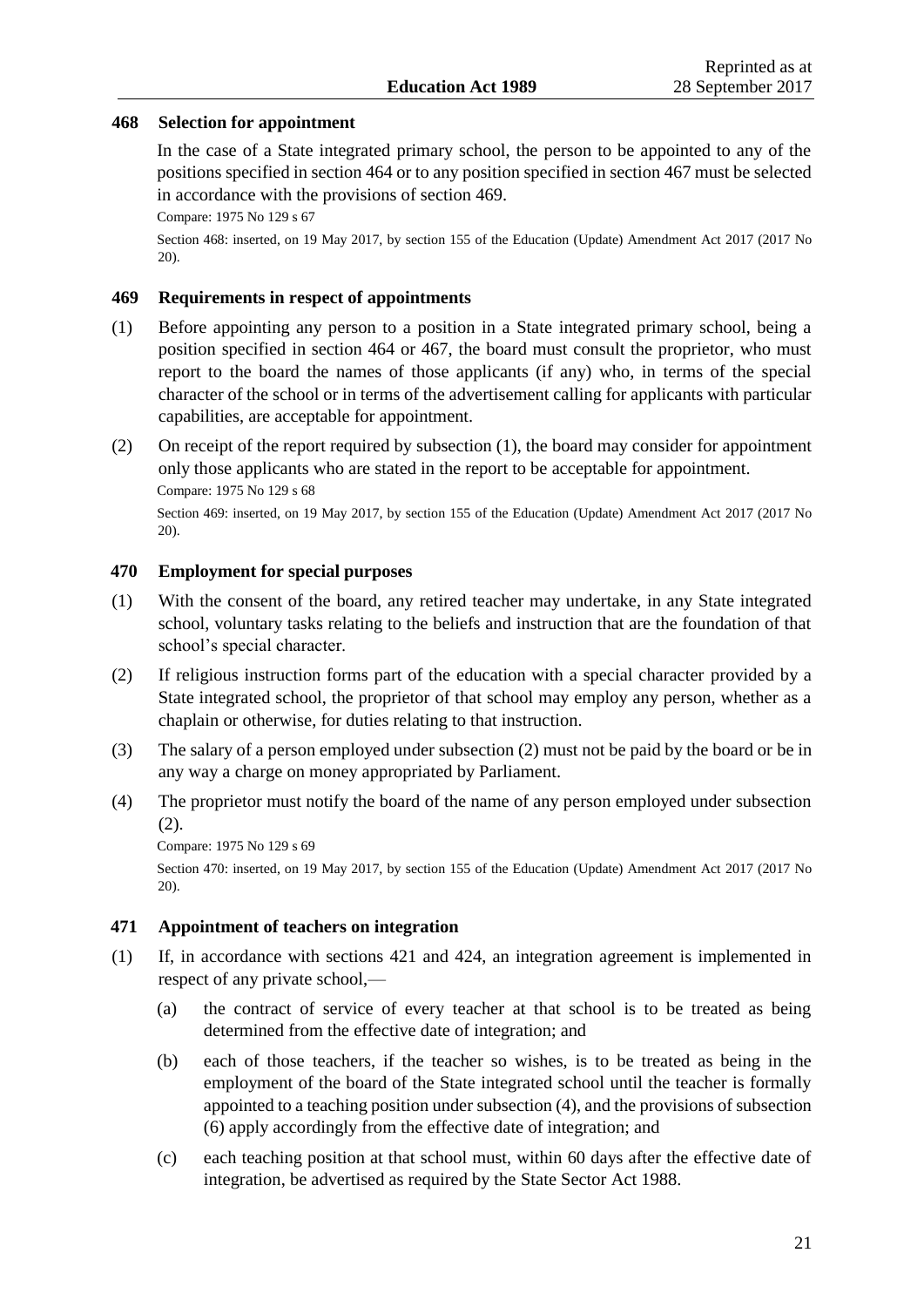- (2) Every advertisement must state that the teacher appointed to the position as at the effective date of integration, if the teacher so wishes, has an absolute right of appointment to that position irrespective of the qualifications of any other applicant.
- (3) The teacher previously appointed to the position advertised under subsection (1) must, if the teacher wishes to continue in that appointment, apply in the manner prescribed by the [State](http://prd-lgnz-nlb.prd.pco.net.nz/pdflink.aspx?id=DLM129109)  [Sector Act 1988](http://prd-lgnz-nlb.prd.pco.net.nz/pdflink.aspx?id=DLM129109) for appointment to that position.
- (4) A teacher who applies must be appointed to the position.
- (5) A teacher who does not so apply is to be treated as having relinquished the position.
- (6) A teacher who is appointed to a teaching position must—
	- (a) be paid out of expenses appropriated by Parliament for the purpose the same salary that a teacher with comparable service and qualifications would be paid for a comparable teaching position in a State school; and
	- (b) continue to be paid no less than the same salary, and to be accorded the same status, as the teacher received or was accorded on the day before the effective date of integration.

Compare: 1975 No 129 [s 71](http://prd-lgnz-nlb.prd.pco.net.nz/pdflink.aspx?id=DLM437673)

Section 471: inserted, on 19 May 2017, by [section 155 o](http://prd-lgnz-nlb.prd.pco.net.nz/pdflink.aspx?id=DLM6928926)f the Education (Update) Amendment Act 2017 (2017 No 20).

### **472 Other employees**

- (1) The contract of service of every person employed in a State integrated school in a capacity other than that as a teacher, is to be treated as being determined from the effective date of integration.
- (2) If the position in which that person was employed has a parallel or close parallel in a State school, that person may—
	- (a) be re-employed by the board in such parallel position; and
	- (b) be paid out of expenses appropriated by Parliament for the purpose the same salary as that person would be paid for comparable service in a State school.

Compare: 1975 No 129 [s 72](http://prd-lgnz-nlb.prd.pco.net.nz/pdflink.aspx?id=DLM437677)

Section 472: inserted, on 19 May 2017, by [section 155 o](http://prd-lgnz-nlb.prd.pco.net.nz/pdflink.aspx?id=DLM6928926)f the Education (Update) Amendment Act 2017 (2017 No 20).

#### **473 No compensation for determination of employment**

When a contract of employment of a teacher is treated as being determined under section  $471(1)(a)$ , or when the contract of employment of a person other than a teacher is treated as being determined under section 472, no compensation of any kind is payable to the teacher or to any person employed otherwise than as a teacher in respect of the determination of the contract of employment.

Compare: 1975 No 129 [s 73](http://prd-lgnz-nlb.prd.pco.net.nz/pdflink.aspx?id=DLM437682)

Section 473: inserted, on 19 May 2017, by [section 155 o](http://prd-lgnz-nlb.prd.pco.net.nz/pdflink.aspx?id=DLM6928926)f the Education (Update) Amendment Act 2017 (2017 No 20).